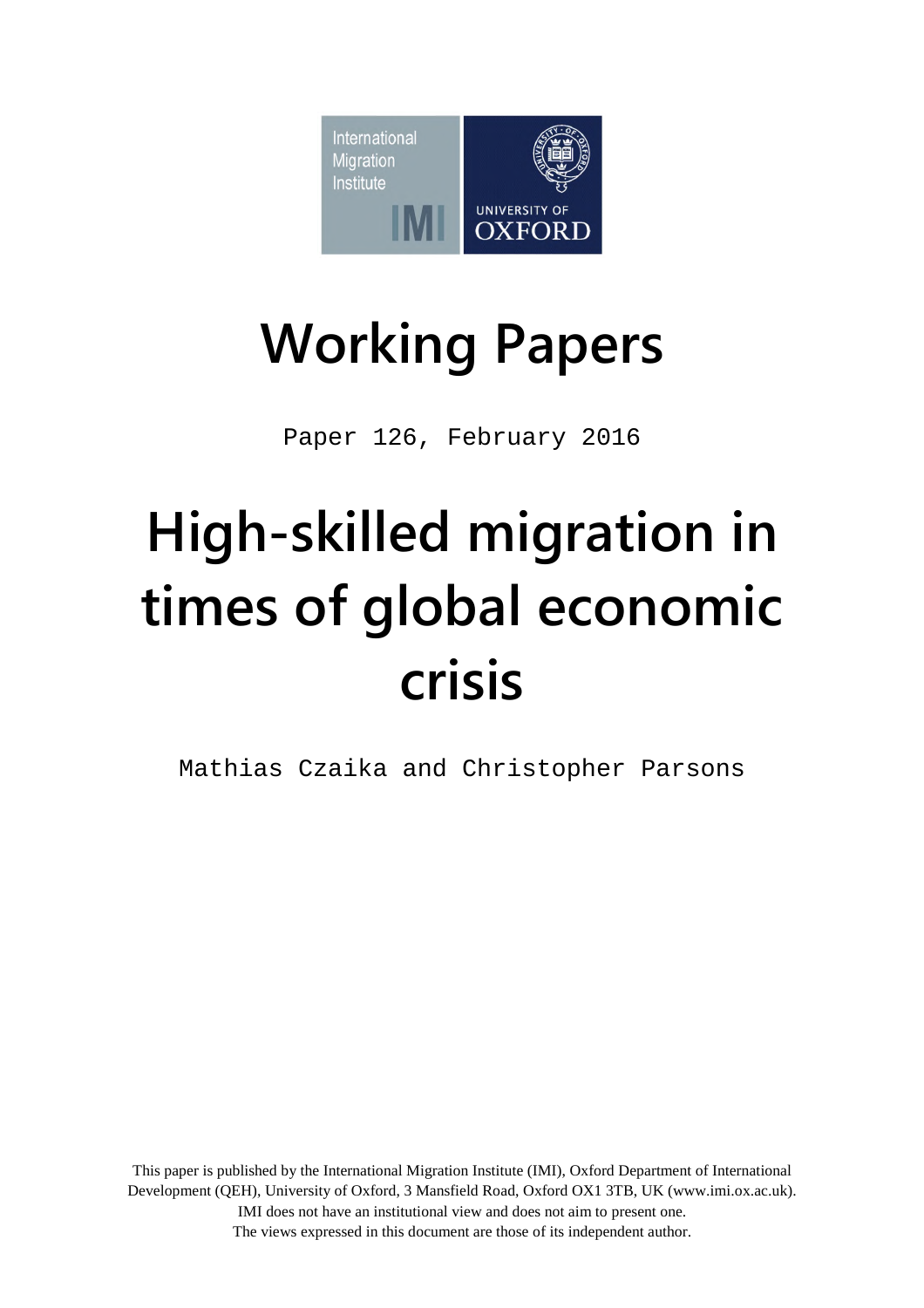# **The IMI Working Papers Series**

The International Migration Institute (IMI) has been publishing working papers since its foundation in 2006. The series presents current research in the field of international migration. The papers in this series:

- analyse migration as part of broader global change
- contribute to new theoretical approaches
- advance understanding of the multi-level forces driving migration

## **Abstract**

We introduce two pioneering databases in order to analyze the implications of the Global Economic Crisis on international migration. The first details inflows of migrant workers of 185 nationalities to 10 OECD destinations, disaggregated by skill level (highly skilled and otherwise), between 2000 and 2012. The second comprises immigration policies implemented by 19 OECD countries between 2000 and 2012. We distinguish between six skill-selective admission policies, six post-entry policy instruments and three bilateral agreements. Subsequently we present preliminary analysis of these data against the backdrop of the Global Economic Crisis. The Global Economic Crisis negatively affected annual inflows of both highly and other skilled migrants between 2007 and 2009, although they resumed their upward trend thereafter. The starkest trends in policy terms include: the emergence and rapid diffusion of student job seeker visas, the relative stability in the prevalence of skill selective policies in the wake of the Global Economic Crisis, a greater use of financial incentives to attract high-skilled workers and increased employer transferability for migrants at destination.

**Author:** Mathias Czaika, International Migration Institute, University of Oxford, mathias.czaika@qeh.ox.ac.uk Christopher Parsons, UWA Business School, University of Western Australia, christopher.parsons@uwa.edu.au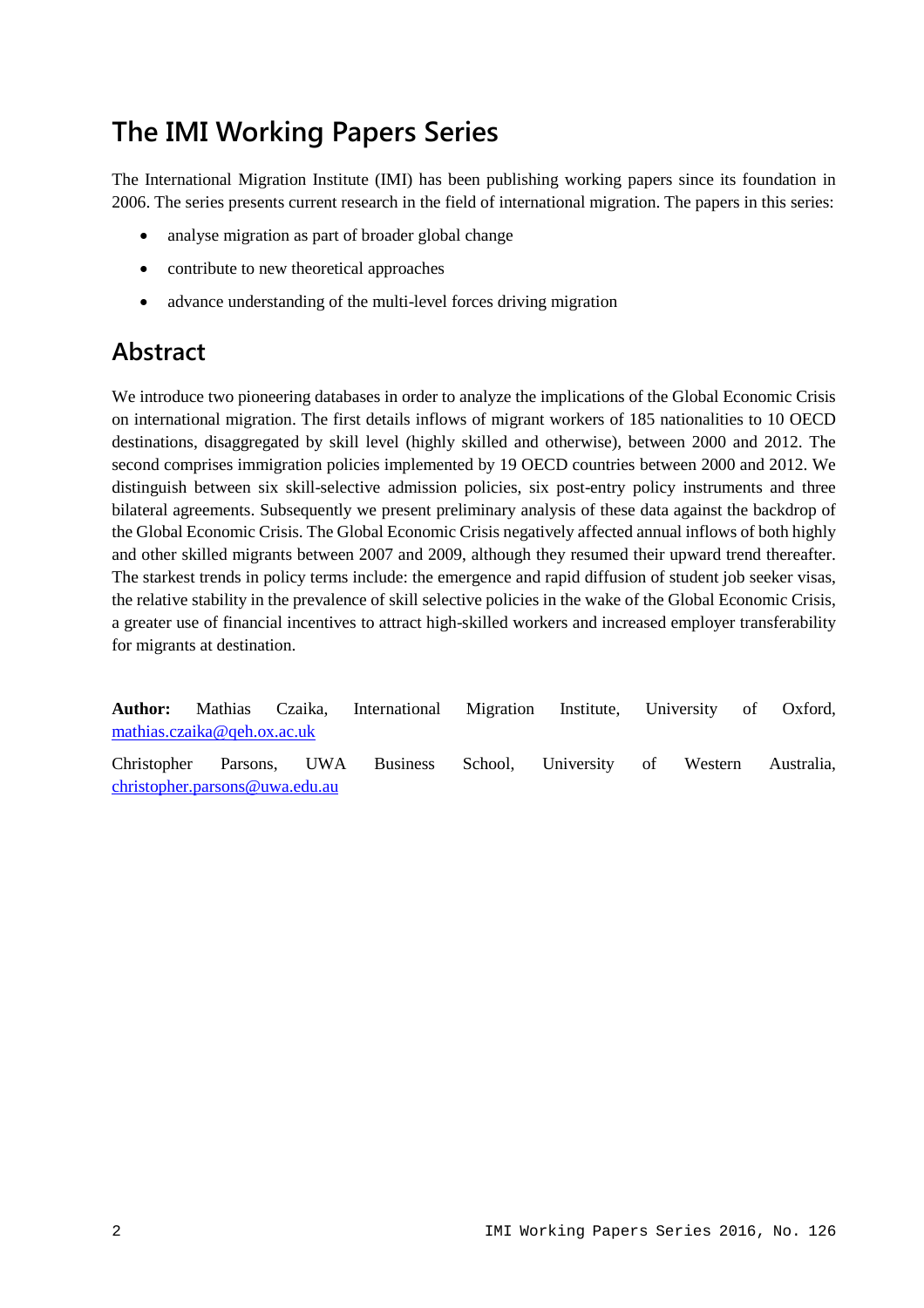# **Contents**

| $\mathbf{1}$          |                                                                                                                                                 |
|-----------------------|-------------------------------------------------------------------------------------------------------------------------------------------------|
| $\overline{2}$<br>2.1 |                                                                                                                                                 |
|                       |                                                                                                                                                 |
| $\mathbf{3}$<br>3.1   | International skilled labour flows before and after the global economic crisis 8<br>High-skilled migration policies before and after the global |
|                       | 3.2 Skill-selective admission policies since 2000  10                                                                                           |
|                       | 3.3 Post-entry migration policies since 2000  12                                                                                                |
| 4                     |                                                                                                                                                 |
|                       |                                                                                                                                                 |
|                       |                                                                                                                                                 |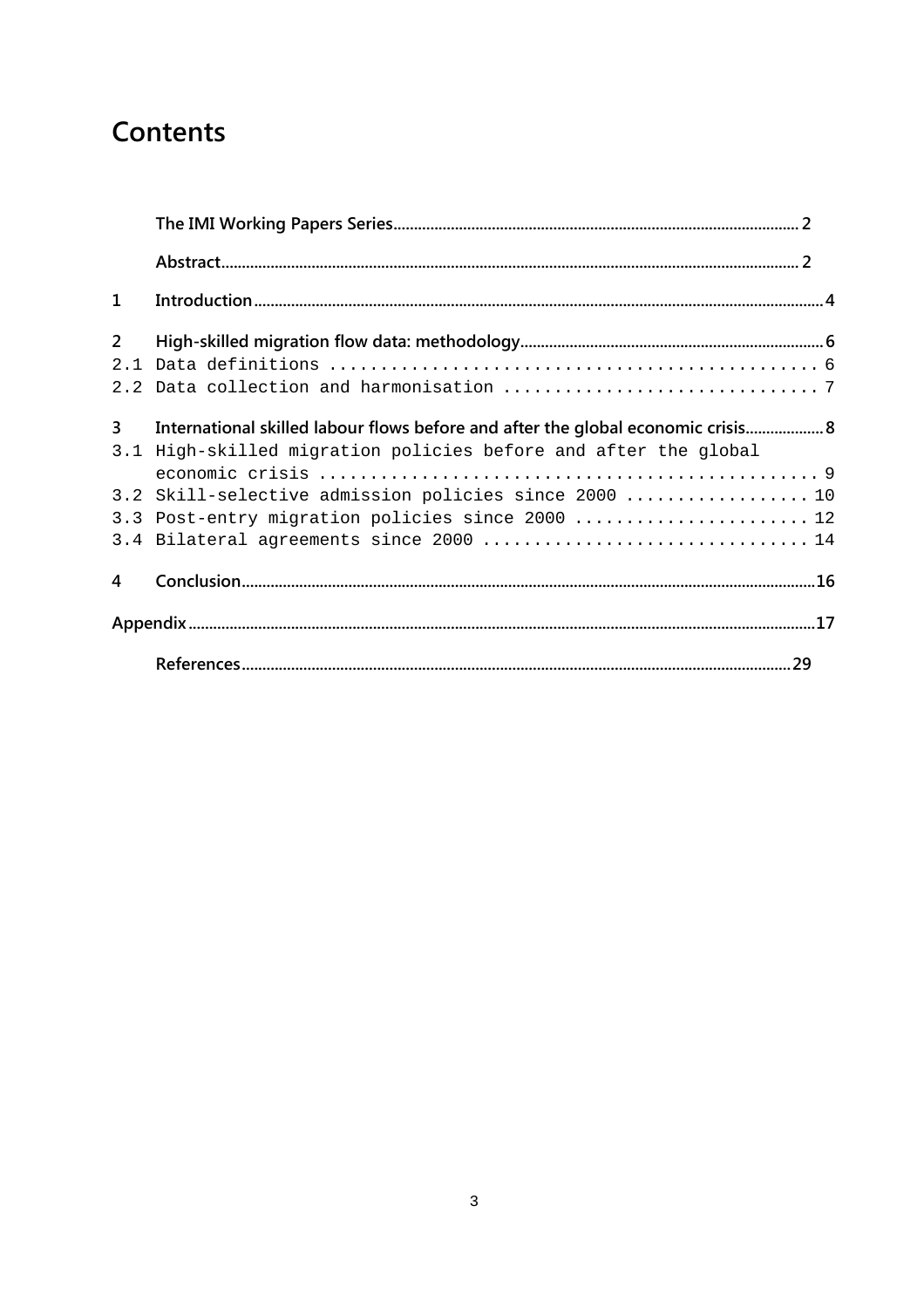## **1 Introduction**

Immigration today is a controversial issue in most (industrialised) countries globally. Public debate and policy making have become characterised by a stark contrast between restrictive attitudes towards lowskilled immigration and more liberal views pertaining to the immigration of high-skilled workers. Since the late 1990s, countries have intensified their efforts to recruit and retain international talent, a trend largely driven by the general perception that highly qualified workers are net contributors to receiving societies, by promoting innovation and national competitiveness and thus contributing to long-term economic growth.

The global financial crisis in 2007, largely the result of the US housing market collapse, triggered sharp falls in output and rising unemployment in most industrialised countries. Public and private sectors laid off large numbers of workers, introduced low (or zero) hours contracts and ceased recruitment efforts. After deep recessions, most industrialised countries have returned to modest growth, although unemployment rates remain relatively high. The crisis most adversely affected the wages and employment of (highly) skilled personnel in banking, IT and aligned sectors, although high-skilled migrant workers were considered those most directly hit (ILO 2009, Castles and Miller 2010). Despite these conjectures, the impact of the global economic crisis on high-skilled migration flows to industrialised economies has not been systematically assessed, mainly due to the lack of suitable data. This study explores the extent to which the crisis has affected high-skilled migration to major industrialised countries and whether the (precrisis) optimism pertaining to high-skilled immigration, as reflected by increasingly liberalised high-skilled immigration policies before 2007, has been reversed towards greater restrictiveness afterward.

We analyse the effects of the global economic crisis on the trends and dynamics of high-skilled migration to 10 OECD countries and high-skilled migration policies in 19 OECD countries; thereby contributing to the burgeoning literature on high-skilled migration and policy making (e.g. Lowell 2005, Bhagwati and Hanson 2009, Chaloff and Lemaitre 2009, Kahanec and Zimmermann 2011, Wiesbrock and Herzog 2010, Chiswick 2011, Boeri et al. 2012, Boucher and Cerna 2014, Koslowski 2014, Parsons et al. 2014, Cerna and Czaika 2016, Czaika and Parsons 2015). Our analysis draws upon two new datasets comprising high-skilled migration flows and policies, compiled under the auspices of the Drivers and Dynamics of High-Skilled Migration (DDHSM) project at the University of Oxford. We outline the conceptual and practical challenges when analysing the international flows of skilled workers and the potential roles of skill-specific migration policies. In this regard, this study represents a first attempt to provide an empirical foundation for understanding high-skilled migration processes and policy developments across major destinations during the first decade of the twenty-first century.

While (bilateral) migration stock and flow data have been made increasingly available in recent years, bilateral migrant flow data, disaggregated by skill level, have remained conspicuously non-existent. The paucity of these data inhibits many avenues of academic research, including understanding the drivers and dynamics of migration patterns and, perhaps above all, precludes a judicious assessment of the efficacy of (high-skilled) migration policies. We address this notable gap by examining immigration data of labour flows by skill, derived from administrative sources from across 10 OECD destination countries,<sup>1</sup> over the period 2000–2012. Given the discrepancies that exist across destination countries' occupational classifications (Parsons et al. 2014), a major contribution of the study is in harmonising the data to a common definition of what it means to be high-skilled (or otherwise).

Bilateral stock data provide snapshots at particular moments in time of the total numbers of immigrants residing in a particular destination. The compilation and subsequent analysis of bilateral stock

<sup>&</sup>lt;sup>1</sup> Australia, Canada, Israel, Korea, New Zealand, Norway, Sweden, Switzerland, the UK and the US.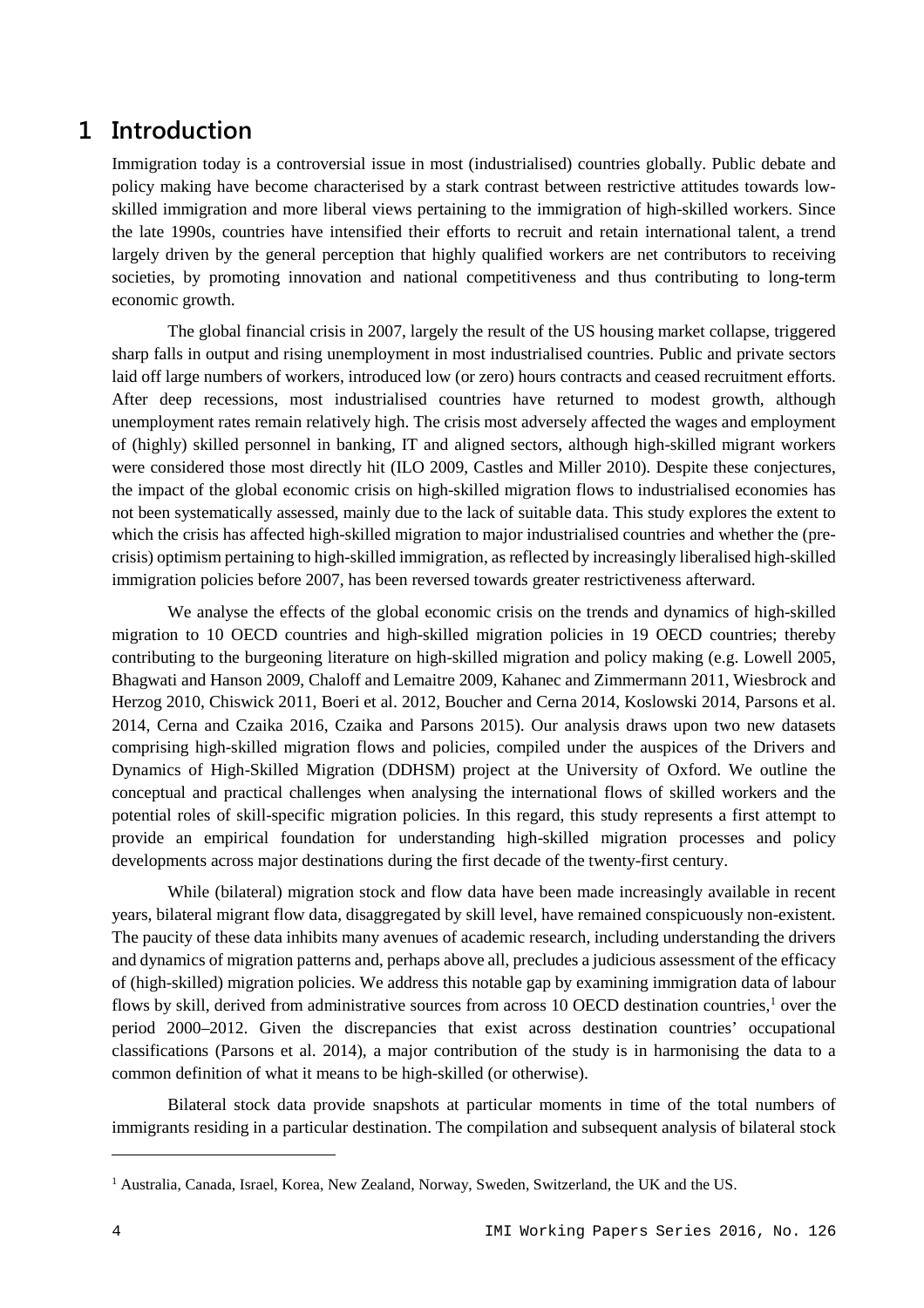data are aided by fairly standardised questions posed by a moderately limited set of primary sources, typically national censuses or population registers (see for example Harrison et al. 2003, Parsons et al. 2007, Özden et al. 2011).<sup>2</sup> Bilateral stock data disaggregated by skill are scarcer, but nonetheless most countries that conduct censuses pose questions regarding individuals' education and occupation, the former of which have been compiled in Docquier and Marfouk (2006), Docquier et al. (2009), Brücker and Marfouk (2013) and Artuç et al. (2014). Bilateral stocks disaggregated by both education and occupation are documented in Dumont and Lemaitre (2004), Dumont, Martin and Spielvogel (2007) and Arslan et al. (2014).





Source: DIOC database 2000 and 2010, DIOC-E database 2000

Figure 1 shows comparable data on the total stock of high-skilled (i.e. tertiary-educated) migrants for nine of our 10 OECD destinations in the years 2000 and 2010 (data for Korea is not available). The vast majority of highly skilled migrants agglomerate in OECD countries (Artuç et al. 2014) and Figure 1 further demonstrates that within this select group of nations a few countries account for the majority of high-skilled workers. The US is the outlier in terms of absolute numbers of high-skilled foreign-born workers, although Canada, the UK and Australia all fare relatively well. Importantly, it is also these four countries that have experienced the greatest absolute growth in their high-skilled stocks between 2000 and 2010, meaning that the existing inequalities (see Özden and Parsons 2015) are being compounded over time and have even increased despite (or because of) the global economic crisis.

Immigration flow data provide information on the number of immigrants entering a country on a frequent – typically annual – basis; such that they are superior to stock data when analysing short-run fluctuations in migration. Whereas most countries conduct censuses or utilise population registers to collect migrant stock data, fewer countries collate immigrant flow data. Nevertheless significant progress has been made in the compilation of aggregate bilateral immigrant flows, for example Ortega and Peri (2013), United

<sup>&</sup>lt;sup>2</sup> Notably the US abandoned the national census in 2000. It has since been replaced by a number of rolling surveys, including the American Community Survey.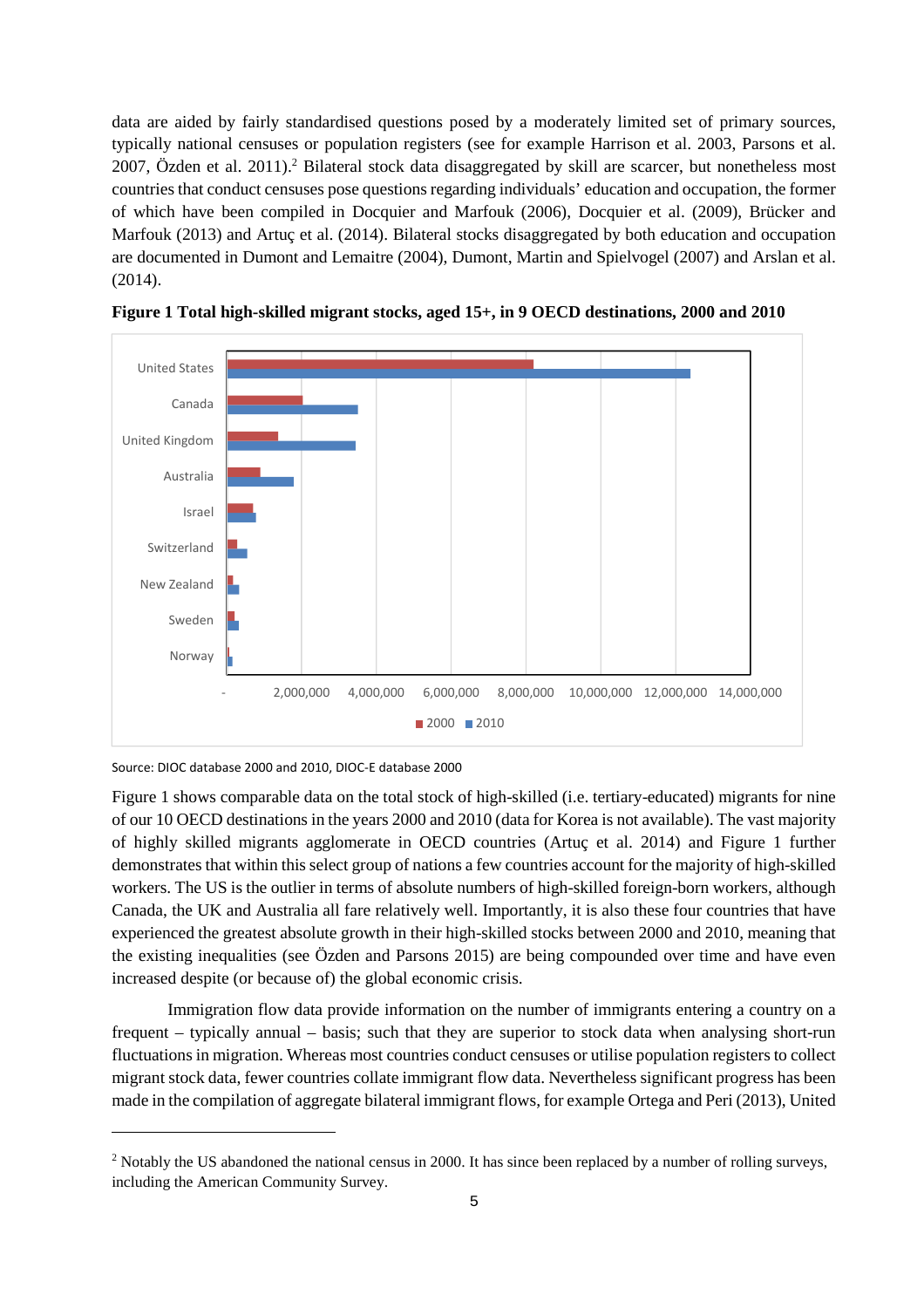Nations (2013) and Vezzoli et al.  $(2014)$ .<sup>3</sup> Very few countries record the skill composition of incoming migrants, however, and when recorded, immigrants' occupations are most commonly documented.

A key contribution of this study is to compile immigrant flow data from national, largely administrative sources, for 10 OECD destination countries, disaggregated by nationality and occupation. These data are subsequently harmonised to a standardised definition: long-term labour migrants, defined by their nationality, those gaining entry to destinations based strictly upon their occupation (i.e. for work) and applying for visas from outside of the country of destination. In total, the dataset captures almost 9.3 million high-skilled labour migrants over the period 2000–2012.<sup>4</sup> Across the years 2003–2008, the years for which the panel is balanced, our data capture on average three-quarters of a million high-skilled migrants.

## **2 High-skilled migration flow data: methodology**

#### 2.1 Data definitions

Although many migrant types do not have their skill level recorded, economic migrants who enter destination country labour markets often have their occupation documented upon entry. In this study we therefore adhere to a definition of 'labour migrant'. We define a high-skilled migrant as an individual working in an occupation that falls into the first three categories of the International Standard Classification of Occupations (ISCO): (1) managers, senior officials and legislators, (2) professionals and (3) technicians and associate professionals; those employed in jobs commensurate with a tertiary or graduate education (see Parsons et al. 2014 for further details).

Migrants' origins are typically recorded by their country of birth, nationality or country of previous residence. Stock data typically rely on the first two. Immigrant flow data often build upon all three. One broad advantage of flow data is that by definition they imply movement across international borders. Another advantage is that by definition, flow data record legal migrants as opposed to stock data that often capture an unknown proportion of illegal migrants. Since labour migrants' right to work is a function of their nationality, we adopt this definition.

Immigrants are further termed temporary or (long-term) permanent. The United Nations defines a long-term migrant as an individual that resides abroad for 12 months or longer (UN 1998). We adopt this definition, since countries issue visas that often imply differing lengths of stay and maintaining consistency in terms of migrants' duration of stay proves essential for the sake of comparability.

While it is natural to consider migrant inflows to imply movement across an international border in the year in which they are recorded, in fact the available data instead reflect that a movement must have taken place at some point, since migrants having already entered a destination country may instead change their legal status. In the US this difference is between 'arrivals' and those obtaining permanence by adjusting their status. In the UK, individuals coming from abroad for employment are granted 'work permits', while those individuals that instead transfer to employment status are granted 'first permission' to work. Given the stark differences that arise, our data refer to labour migrants arriving from outside the destination country to the greatest possible extent.

<sup>&</sup>lt;sup>3</sup> See DEMIG project (University of Oxford) for more detailed information on the C2C flow data (http://www.imi.ox.ac.uk/projects/demig)

<sup>&</sup>lt;sup>4</sup> This panel dataset is slightly unbalanced, with some missing country years at the beginning and the end of the decade.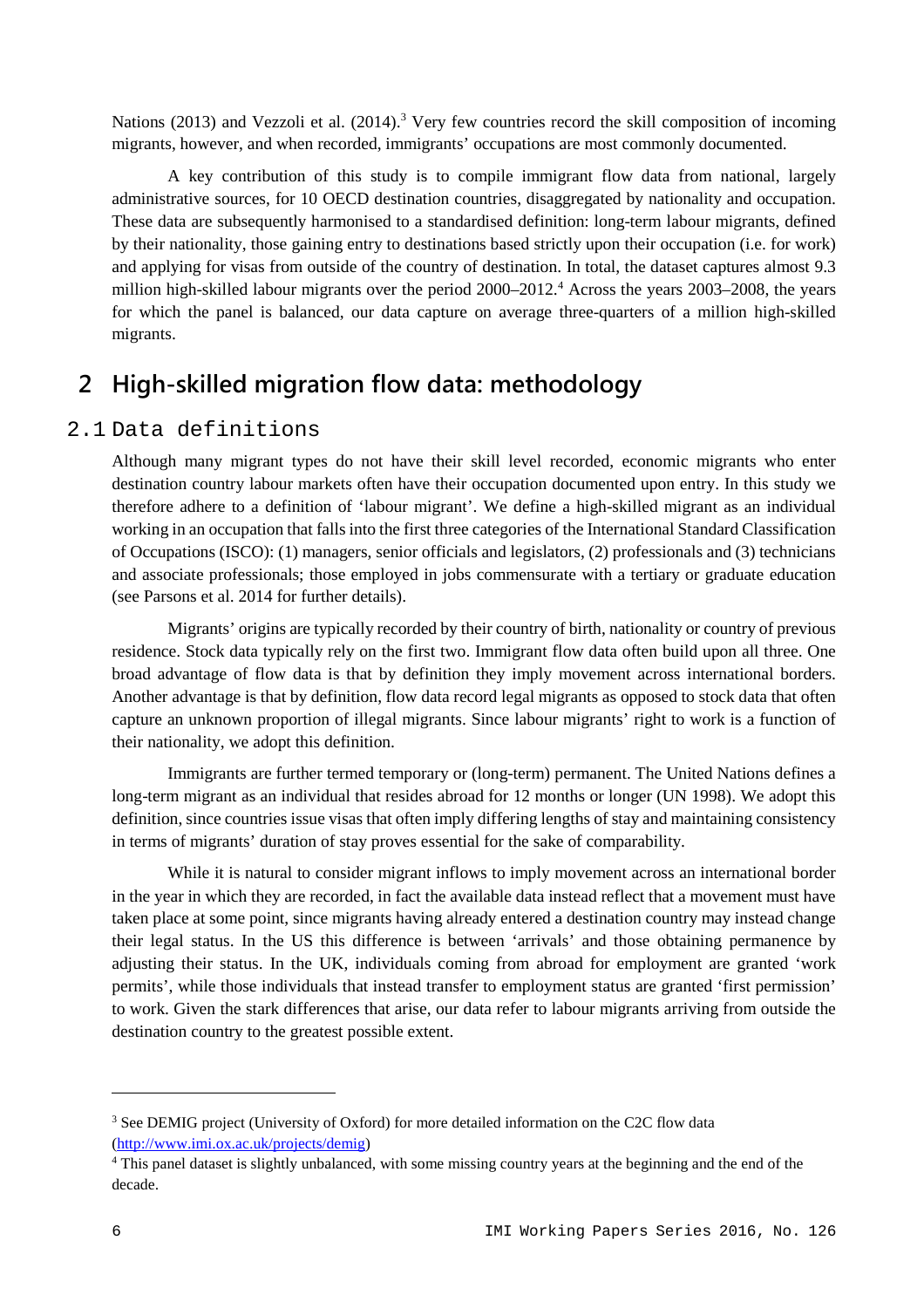In sum, we adhere to the greatest possible extent to labour migration and define migrants by their nationality and occupation. We focus upon immigrants that arrive with the intention of staying at least 12 months and omit those that are recorded having changed status to one of employment. Given that destination countries variously adopt competing occupational nomenclatures, we adopt a broad definition of what it means to be highly skilled, one that includes the first three major groups of the International Standard Classification of Occupations (ISCO) 2008 classification.

#### 2.2 Data collection and harmonisation

Immigrant flow data are recorded for varying purposes, by different government ministries using a variety of survey tools.<sup>5</sup> Flow data disaggregated by skill, often recorded using administrative tools, are typically deemed sensitive and data documented at greater levels of disaggregation are considered even more delicate. National points of contact cited issues of privacy – concerns that specific individuals could be identified from the data – as the primary reason why data were unavailable. When making requests, therefore, it proved vital to obtain as detailed data as was feasible, while not applying for too much data, the result of which would be to have terminated any application. It therefore did not prove possible – in those cases where such data existed – to obtain many additional variables of interest, for example data on immigrants' age.<sup>6</sup>

To standardise immigrants' length of stay (of 12 months and over) to the greatest possible extent, those entering countries on shorter term visas were dropped from the dataset, along with students, entrepreneurs, investors and business visitors; the former since our focus is on destination country labour markets, the remainder since the period of stay and precise occupations of those individuals remain unclear. We additionally dropped those not in employment. In cases where visa types had ambiguous lengths of stay, we chose those data pertaining to migrants staying at least 12 months. One exception was made in the case of the US, for which we combined data on issuances of permanent residence with I-94 H1B visa data.<sup>7</sup> In a few country instances, small numbers were rounded for considerations of privacy, but in all instances, 'true zeroes' are maintained in the data.

For each destination, we chose the data source that offered the greatest opportunity for harmonising occupations across countries. As shown in the appendix (Table A1), the sources drawn upon are varied and include administrative data files (Australia, Canada, Israel, New Zealand, the US), work or residence permits (Switzerland, UK), population and employment registers (Norway, Sweden) and employment visas (Korea). A major challenge (and therefore a significant contribution) of this dataset is the adoption of a harmonious definition of human capital based on immigrants' occupation. Building upon Parsons et al. (2014), we adopt a broad notion of human capital that comprises the first three major groups of the International Standard Classification of Occupations (ISCO) 2008: (1) managers, senior officials and legislators, (2) professionals and (3) technicians and associate professionals. We include group 3, since otherwise a large number of science and technology occupations including 'computer network and systems technicians', 'telecommunications engineering technicians' and 'information and communications technology user support technicians' would be excluded. Also shown in Table A1, and as discussed in

<sup>5</sup> A discussion of these different survey tools is beyond the scope of this chapter and interested readers are referred to Bilsborrow et al. (1997).

<sup>6</sup> Given that the data in this chapter are disaggregated by occupation, it is safe to assume that all individuals that had their occupation recorded must at least be of working age.

<sup>&</sup>lt;sup>7</sup> We assume that all those receiving H1B visas are highly skilled in the absence of an occupational breakdown. In the absence of a Freedom of Information request the only data available on incoming H1B holders were I-94 admissions data. These figures no doubt overestimate the total income number of high-skilled migrants to the US in a particular year, but their inclusion was deemed more important than their exclusion.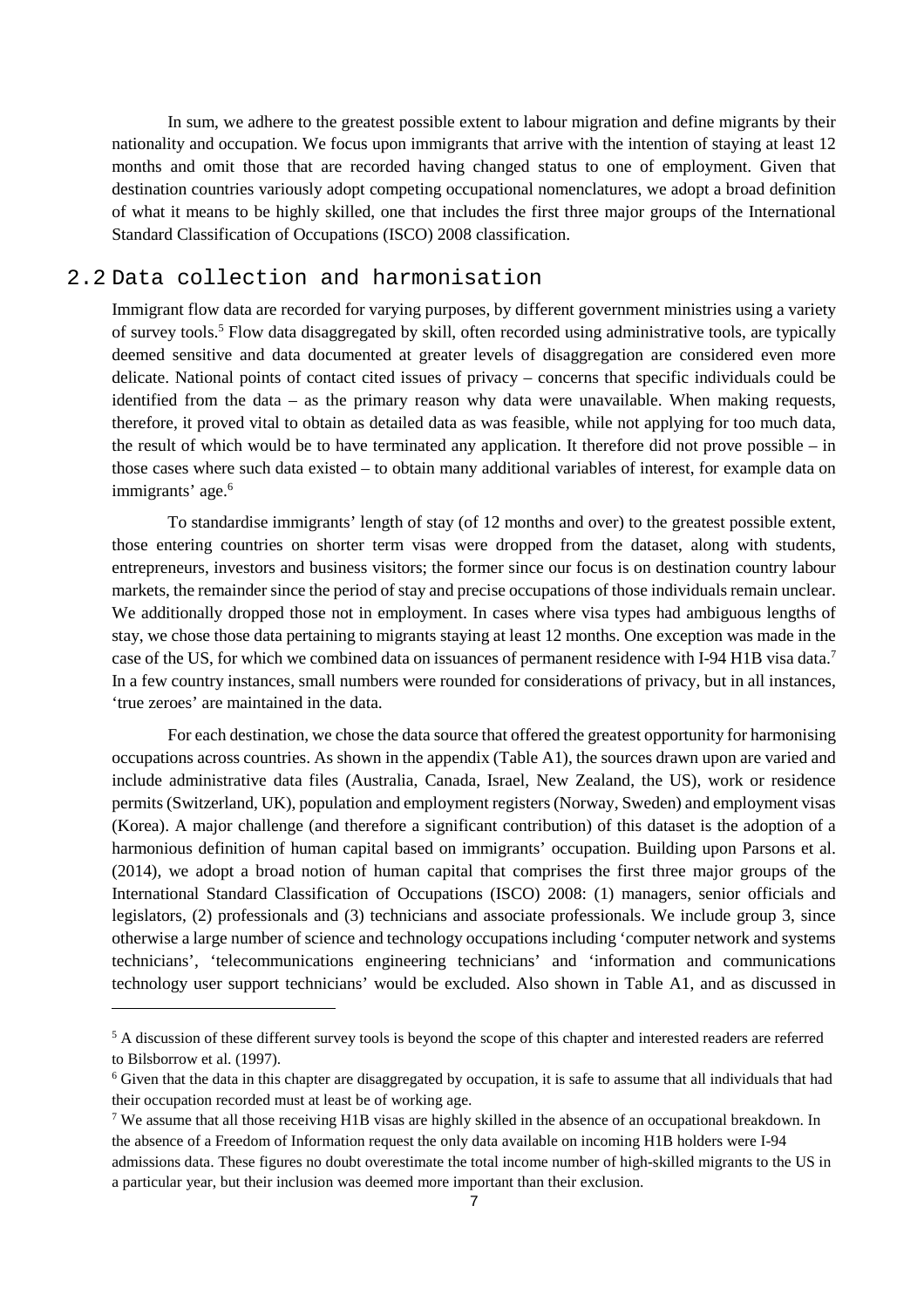greater detail in Parsons et al. (2014), occupational classifications vary between and within countries over time. To concord the data, each national nomenclature was compared to the ISCO 2008 classification at the greatest level of disaggregation possible (see Appendix A2 for greater detail).

Since immigrants entering countries for employment are often recorded by nationality, the resulting data set benefits from a standardised definition of migrants' origins.<sup>8</sup> Another particular advantage of using a definition based upon nationality, is that migrants' nationalities are precisely recorded in the primary data, thereby allowing us to assign almost every immigrant to a specific country of origin. In all we delineate 185 nationalities, which include qualifying the Soviet Union, Czechoslovakia and Yugoslavia as single entities. The full list of countries can be found in Appendix A3.

# **3 International skilled labour flows before and after the global economic crisis**

Figure 2 displays skill-based immigration flows into 10 major OECD countries, which reveals over the entire period of 2000–2012 an increasing trend in the number of annual inflows of both high-skilled (ISCO 1-3) and non-high-skilled (ISCO 4-9) immigrant workers. The average inflow of high-skilled migrants into those 10 destinations<sup>9</sup> has steadily increased between 2003 and 2006/2007 before a short but steep decline of about 20 per cent between 2007 and 2009 interrupted this longer-term upward trend in high-skilled immigration. However, from 2010 onwards overall inflow picked up again only to continue the pre-crisis trend between 2003 and 2007, despite the fact that unemployment rates remained on relatively high levels compared to the pre-crisis period.

Non-high-skilled immigration numbers followed a similar dynamic with an increasing trend (though at a lower rate) between 2003 and 2006/2007 and a brief but moderate decrease immediately after the outbreak of the crisis in 2007. Interestingly, non-high-skilled occupations seemed to be less affected by the crisis as the average inflow of this type of migrant workers into these 10 major OECD destinations declined only by about 10 per cent between 2006 and 2009, recovering in 2010 to pre-crisis levels. The skill composition of immigrant inflows declined between 2001 and 2008 from 60 per cent to 51 per cent high-skilled migrants in all incoming labour migrants. After 2009, this trend slightly reversed with the share of high-skilled migrants among all labour migrants entering the 10 destination countries rising back to 56 per cent in 2011.

Due to the dominance of US high-skilled immigration even among these top OECD destinations, Figure 2 reflects largely the overall trends and fluctuations in the US, which is not representative for all of these 10 destinations. High-skilled immigration flows to countries like Korea, Israel or New Zealand have been largely unaffected during the global economic crisis, although at least New Zealand has seen a significant increase in its unemployment rate in 2009 and after. Interestingly, Australia and Canada, which are the next major destinations for high-skilled migrants after the US, experienced a minor decline in inflows only after 2010.

<sup>&</sup>lt;sup>8</sup> The only exception is the data for Israel, which are based upon the country of birth. The vast majority (74 per cent) of immigrants to Israel over the period, however, originated in the countries of the former Soviet Union, which is recorded as a single entity in the dataset.

<sup>9</sup> For the periods 2000–2002 and 2009–2012, our dataset captures only 9 (8) countries due to data availability. In the case of Norway, occupation data for 2000–2002 were incomparable with those of later years. For Sweden, data after 2009 were unavailable. In the Swiss case, the residence permit data only began in 2002 and for the UK, the work permit data series terminated in 2008.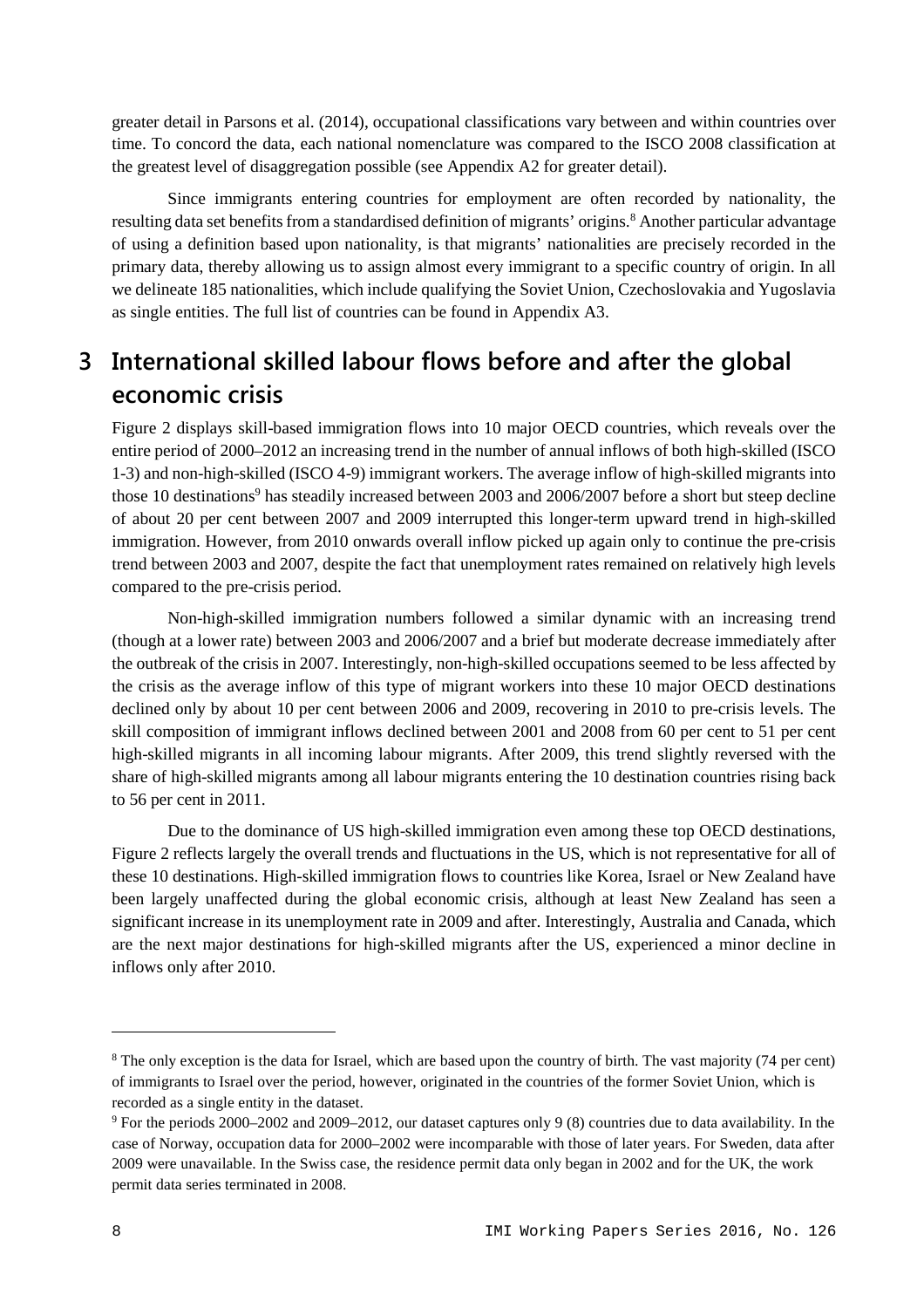

**Figure 2 Unemployment and average immigration flows into 10 OECD destinations, 2000–2012**

Overall, the drop in annual immigration flows into major OECD countries after 2007 was rather short-lived and not very significant for most destinations. The US, as the major destination in absolute terms, was probably most affected, while other destinations either had a minor or no drop in the number of high-skilled immigrants. This trend in overall flows largely reflects the significant increase in high-skilled immigrant stocks between 2000 and 2010 in all of these destinations. Although business cycles and respective labour market situations may have some impact on the attractiveness of a destination, other rather longer-term factors seem at least equally important in driving international processes of high-skilled migration. Immigration regulations and policies are generally seen as decisive in influencing not only the attractiveness of immigrant destinations but also affecting the actual volume and composition of the migration influx. Obviously, such political factors are endogenous in the sense that policy makers may respond to labour market supply and demands and migration trends either by fine-tuning certain administrative regulations or by initiating major policy reform in order to re-design the immigration system more substantially. We explore this political dimension in more detail in the next section.

#### 3.1 High-skilled migration policies before and after the global economic crisis

Policies seeking to attract and select talented migrant workers are proliferating across the globe. As of 2013, 40 per cent of (172) UN members and two thirds of OECD countries aim to increase the numbers of high-skilled immigrants (Czaika and Parsons 2015). Only a limited number of countries have actually implemented and institutionalised the necessary legal provisions to attract and select high-skilled migrants in significant numbers, however. The effectiveness of such policies may nevertheless be relatively small in comparison with other social, economic and determinants (Czaika and de Haas 2013), an evaluation of which is presented in Czaika and Parsons (2015).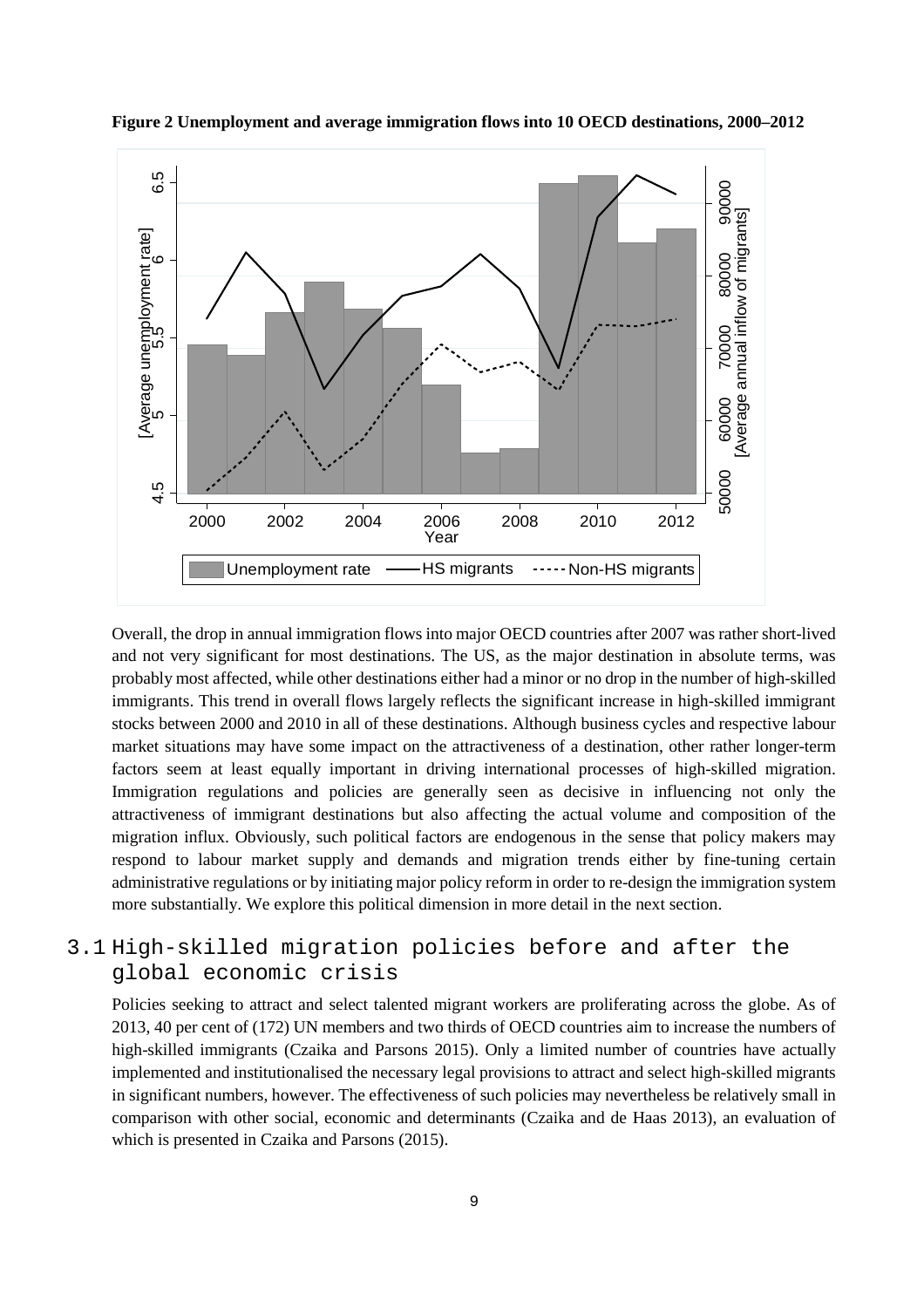Well-executed immigration regulations are nonetheless widely perceived to strengthen countries' abilities to attract globally mobile skilled workers. Engaging in the global competition for skills, industrialised and knowledge-based economies remain under pressure to develop strategies that prove effective in attracting, selecting and retaining high-skilled immigrants (Doomernik et al. 2009, OECD 2008). Concurrently, in an environment of rising concerns on immigration (Duffy and Frere-Smith 2014), electorates typically expect foreign workers to fill labour market shortages, should they be unable to be filled by domestic workers, and make a net contribution to the public purse. A core underlying principle for admitting foreign workers in many countries is migrants' employability. Consequently, a key challenge is to recruit skilled foreign workers for hard-to-fill occupations. These workers are often in privileged positions as they are able to select from among numerous employment opportunities, which leads to a process of 'mutual selection' between destination countries' policies and in-demand migrants. In this context, it is unlikely that a specific policy instrument *per se* results in a country becoming more or less attractive to high-skilled migrants, but rather it is a larger set of immigration policy instruments in combination with other public policies serving this same purpose (Papademetriou et al. 2008, Papademetriou and Sumption 2013).

In this study, we investigate the degree to which 15 (skill-based) migration policies, both unilateral and bilateral, have been implemented in 19 OECD countries between 2000 and 2012.<sup>10</sup> We divide these instruments into three groups that are: i) six skill-selective admission policies: quotas, shortage lists, job contingency requirements, labour market tests, points-based systems and student job seeker visas, ii) six post-entry policy instruments: employer portability rights, immediate family reunion rights, spousal work rights, permanency rights, financial incentive schemes, labour market protection regulations, and iii) three types of bilateral agreements on double taxation, diploma recognition and social security including pension portability. These longitudinal data are derived from the texts of laws, the annual SOPEMI reports of the OECD, the DEMIG Policy database (http://www.imi.ox.ac.uk/data/demig-data/demig-policy-1), the 'Migration News' database based at UC Davis (https://migration.ucdavis.edu/mn/) and government websites, in addition to other resources detailing migration opportunities. Each policy instrument is coded as one if a certain policy exists in a particular country-year and zero otherwise (see Appendix A4 for more details on coding).

#### 3.2 Skill-selective admission policies since 2000

In recent years, OECD, and to a lesser extent non-OECD, governments have implemented policies aimed at selecting highly qualified immigrants to fill immediate (short-term) domestic labour shortages and address structural (i.e. long-term) employment in specific sectors (e.g. health, ICT sector, STEM subjects). Labour immigration policy systems can broadly be separated into those that require labour migrants to have acquired a job offer prior to entry (i.e. short-run policies), and those that implement points-based systems (i.e. long-run policies).

In short-run business-driven immigration policy systems, employers usually take an active role in recruitment by sponsoring foreign workers to qualify for temporary or permanent work permits. The job contingency principle ensures foreign workers' employability in the domestic labour market. Despite being relatively effective in selecting foreign workers to fill immediate labour market shortages, the job offer requirement may also deter migrants who, despite being highly qualified, fail to address immediate labour market shortages (Czaika and Parsons 2015). Most European immigration systems, (including the European Blue Card) and US temporary work visas are based upon the job offer principle, whereby

<sup>&</sup>lt;sup>10</sup> These countries are: Australia, Canada, Czech Republic, Denmark, Finland, Germany, Israel, Japan, Korea, New Zealand, Norway, Poland, Portugal, Romania, Slovakia, Sweden, Switzerland, the UK, the US.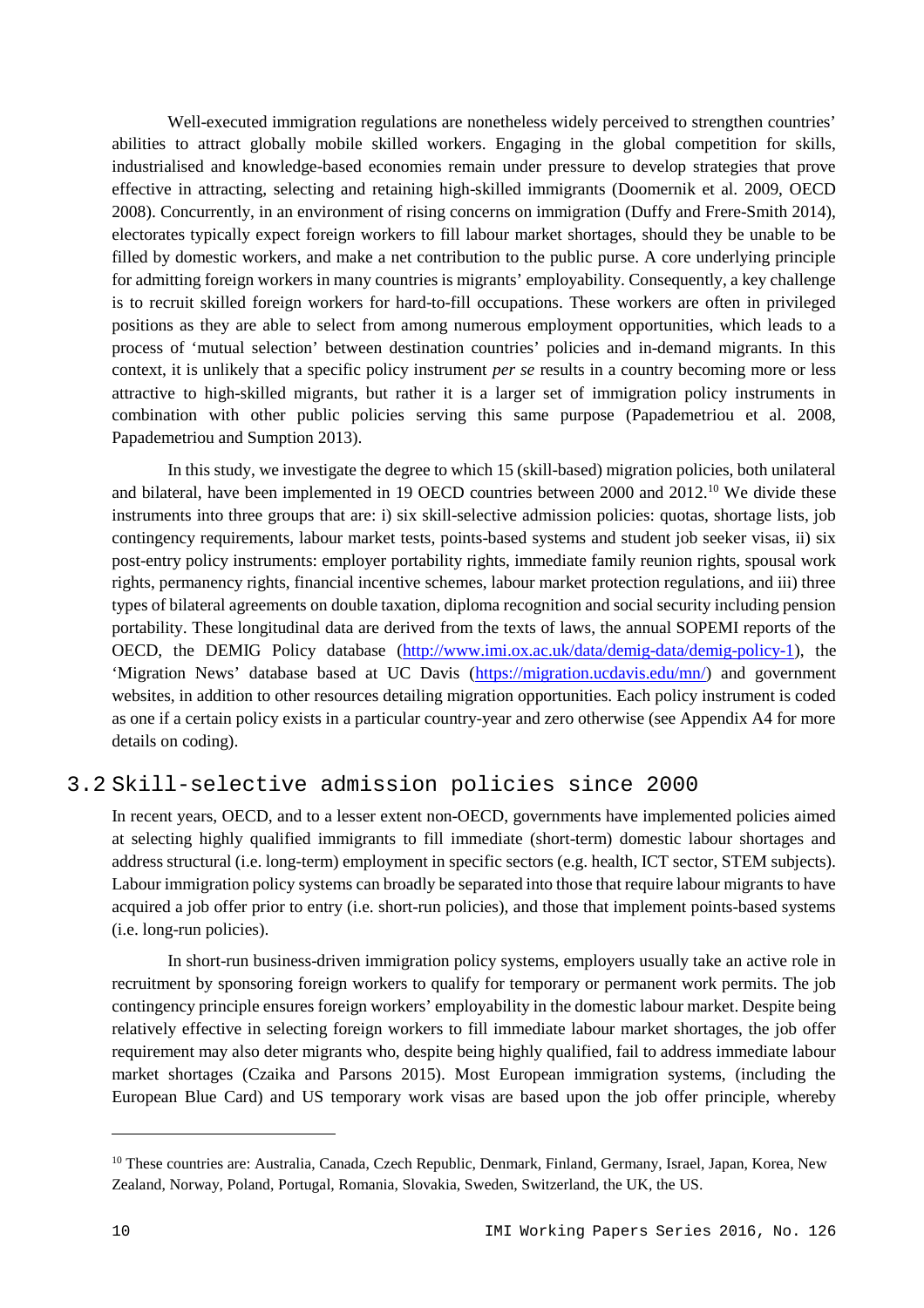employers often first submit work permit requests to local, national, or even Europe-wide labour market tests; case-by-case assessments of labour market shortages shall ensure that no 'equivalent' domestic workers are available. The bureaucratic burden of labour market tests can be significant. Various countries have therefore developed occupational shortage lists, which exempt employer-sponsored migrant workers from labour market tests. Shortage lists may thus accelerate recruitment, particularly when entire occupations cannot be filled domestically. The stringency of the underlying analysis used to identify labour market needs has been criticised however since they may be premised on politically motivated decisions (Sumption 2013).

In long-run migration policy systems, human capital is assessed on an individual basis through points-based systems (PBS) in which applicants are awarded points based upon their qualifications, age, work experience, language skills and earning potential. Job offers are generally not required, although they may privilege migrants that have already secured employment in advance of entry. Canada and Australia (since 1967 and 1989, respectively) pioneered these systems, which aim to attract high-skilled migrants in great numbers. More recently, however, these systems have been shown to admit migrants that fail to address severe labour market shortages and may thus produce inefficient labour market outcomes in terms of under- or inadequate employment (Aydemir 2013). This observation provides the motivation for further awarding points for securing employment in advance and filling employment opportunities that feature on occupational shortage lists. Most countries implementing points-based systems thus increasingly aim to implement hybrid policy systems that combine elements to ensure immigrants' successful employability. Nevertheless, points-based systems are increasingly perceived as relatively effective in attracting highskilled migrants in large numbers (Facchini and Lodigiani 2014, Czaika and Parsons 2015).

The recruitment of students also represents an increasingly popular strategy to attract skilled labour. Policies include the provision for foreign students to remain post-graduation, which constitute efficient means to recruit high-skilled migrants at relatively low social and labour market integration costs. Most Western countries therefore offer student job seeker visas that allow graduates to search for employment, typically for between six and 24 months, during which time foreign graduates can qualify to meet the standard criteria for regular high-skilled employment. Some countries provide additional provisions for transition from study into regular (temporary or permanent) employment by exempting foreign students from some commonly stipulated work permit requirements.

Overall, admission numbers are often managed through quotas of temporary or permanent work visas. These numerical ceilings are usually set on an annual basis, such as in the case of the H1-B visa in the US. Various European countries such as Austria, the UK, or Norway apply specific quotas determining the maximum number of third-country nationals who may enter and take up employment. Each country employs a different system ranging from 'soft limits' (e.g. Norway) to more rigorous limitations (e.g. Austria) (EMN 2013). Quotas are often set in relation to the size of the national labour force, the resident population, the number of residence permits and work permits, or an assessment of the current labour market situation (EMN 2013).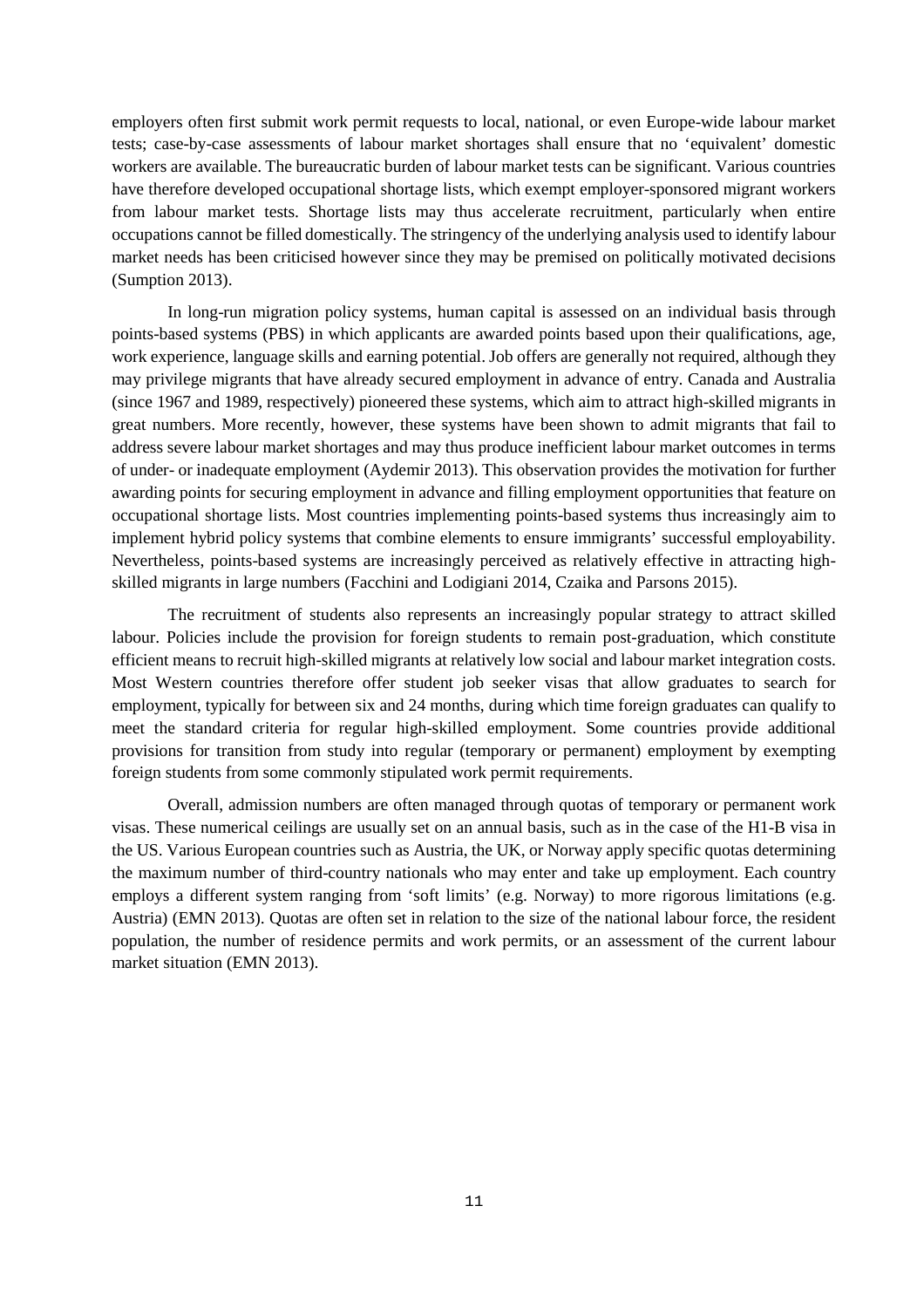

**Figure 3 Skill-selective admission policies in 19 destination countries, 2000–2012**

Note: See footnote 11 for list of countries. Appendix A4 reports coding rules.

Figure 3 shows the prevalence of the aforementioned selection policies across 19 OECD destinations between 2000 and 2012. Three-quarters of these countries implement job offer systems, while around half use additional 'demand-driven' policy elements that include shortage lists and labour market tests. Ten countries also use quotas. Points-based systems are used in six countries, namely: Australia, Canada, New Zealand, the Czech Republic, the UK and Japan. The most rapidly diffusing policy instrument is the poststudy job seeker visa. In 2000, none of the 19 countries implemented such schemes, while ten years later, almost half of the countries had introduced such measures to retain foreign (-born) graduates. Interestingly, we find little evidence for any policy reversals as a consequence of the global financial and economic crisis. In the wake of the crisis, with fewer jobs available, only the reduced prevalence of job contingency systems is noticeable. This suggests that policy making has to some extent acknowledged the difficulties in acquiring foreign high-skilled workers before entry and that such requirements have been viewed as obstacles for high-skilled workers. Concurrently, some countries have also temporarily reduced the number of occupations on their shortage lists (Cerna and Czaika 2015), although occupational shortage lists have not been abandoned by any of the countries under study. Conversely, several countries have recently introduced shortage lists to manage high-skilled recruitment more effectively.

#### 3.3 Post-entry migration policies since 2000

Beyond the selection instruments outlined in the previous sub-section, immigration packages usually contain additional elements that regulate high-skilled immigrants' post-entry rights, and that may also determine the attractiveness of destinations. The prospect of permanent residence, for example, leading to the ability to plan for the longer-term may represent an important incentive for potential migrants. Highskilled migrants are therefore typically offered pathways to permanent residency, which includes immediate settlement rights (e.g. Australia or Canada). Such rights may also apply to the family members of skilled migrants. In some cases, family reunification is only allowed after a specified period of time (e.g. Korea or Romania). For most high-skilled migrants, immediate family reunification has become a *sine qua*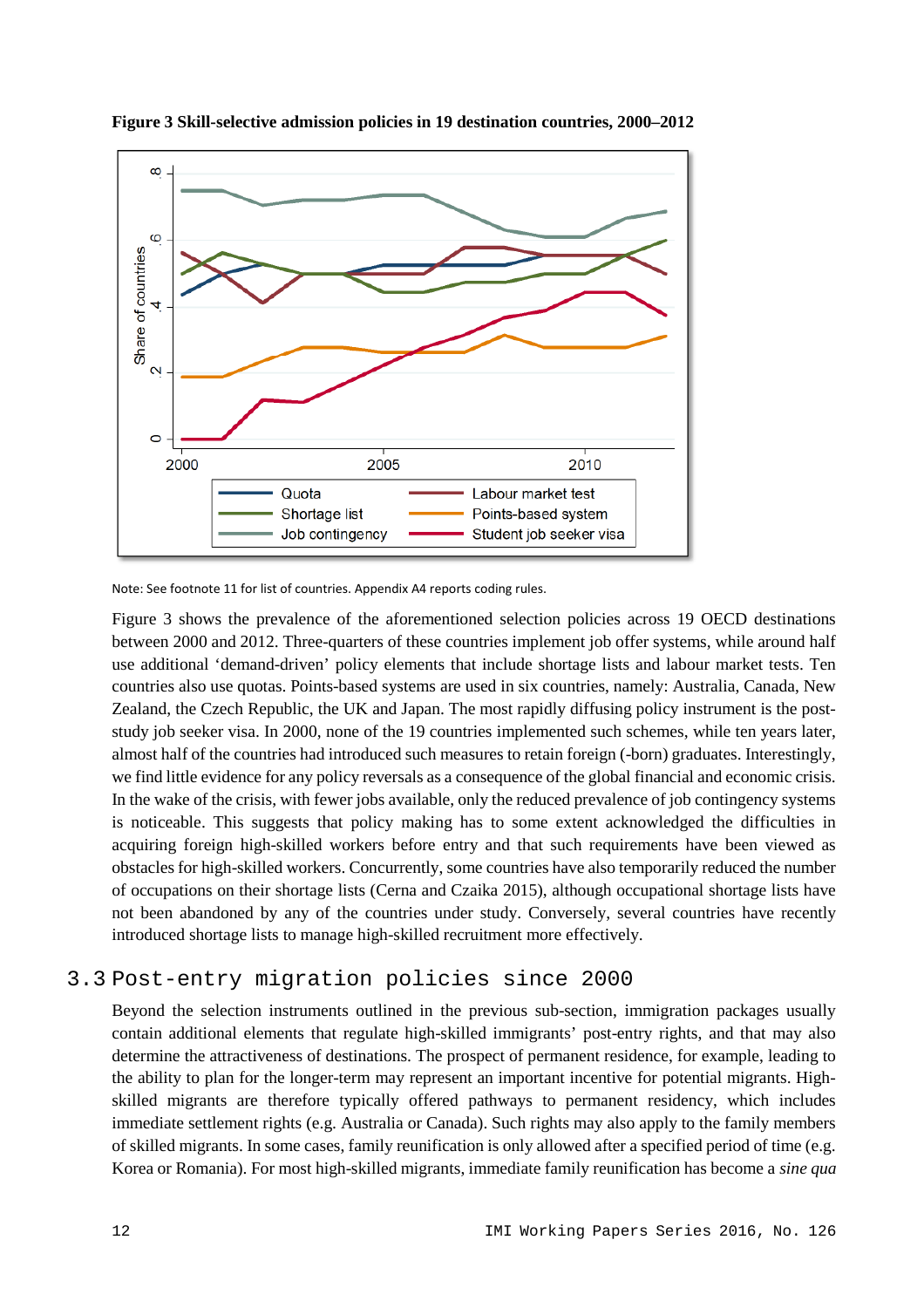*non*, the absence of which would deter most. More than 80 per cent of the countries under study provide immediate family reunification rights. Similarly, the provision of spousal work rights, either immediately or after a fixed period of time, often prove pivotal in the calculus of would-be migrants. Opportunity to earn two salaries within a household increases the attractiveness of a migration option and provides dual career opportunities and the diversification of family income. As shown in Figure 5, such provisions for the families of migrants have increased in popularity in recent years.

A failure to grant permanency rights upon arrival results in migrants often beginning employment on temporary visas, which constrain workers from changing employer from that which initially sponsored the work permit. Migrants who want to change employer then must apply for a new work visa, often from abroad, which is sponsored by a different employer. The rights to so-called employer portability rights, i.e. the right to change employers without the need to re-apply for a new temporary work permit, are increasingly granted to migrants, as shown in Figure 5, as it makes migration more attractive by eliminating the risk of early termination of the work permit. The opportunity to change employers, or even sectors, allows migrants to respond flexibly to changing labour market conditions, ensuring that migrants can best capitalise on their stay.

Despite expanding post-entry rights to skilled immigrants, governments employ safeguards which often go beyond those limitations imposed on domestic workers in order to insulate native workers from any negative effects of migration, in terms of wage levels and working conditions. Some such restrictions may be motivated by non-economic, nativist goals, for example by limiting the proportion of foreign workers that can be employed in any individual company as in Korea, or in some sectors, as in Israel. Somewhat surprisingly however, recent history in the wake of the global financial crisis has not witnessed significant increases in labour market protection measures (Figure 5).



**Figure 4 Skill-selective post-entry policies in 19 destination countries, 2000–2012**

Note: See footnote 11 for list of countries. Appendix A4 reports coding rules.

Figure 4 also shows that countries increasingly use the offer of financial incentives schemes that include tax exemptions and allowances, to attract and retain high-skilled migrants. Since 2007/08, in particular, the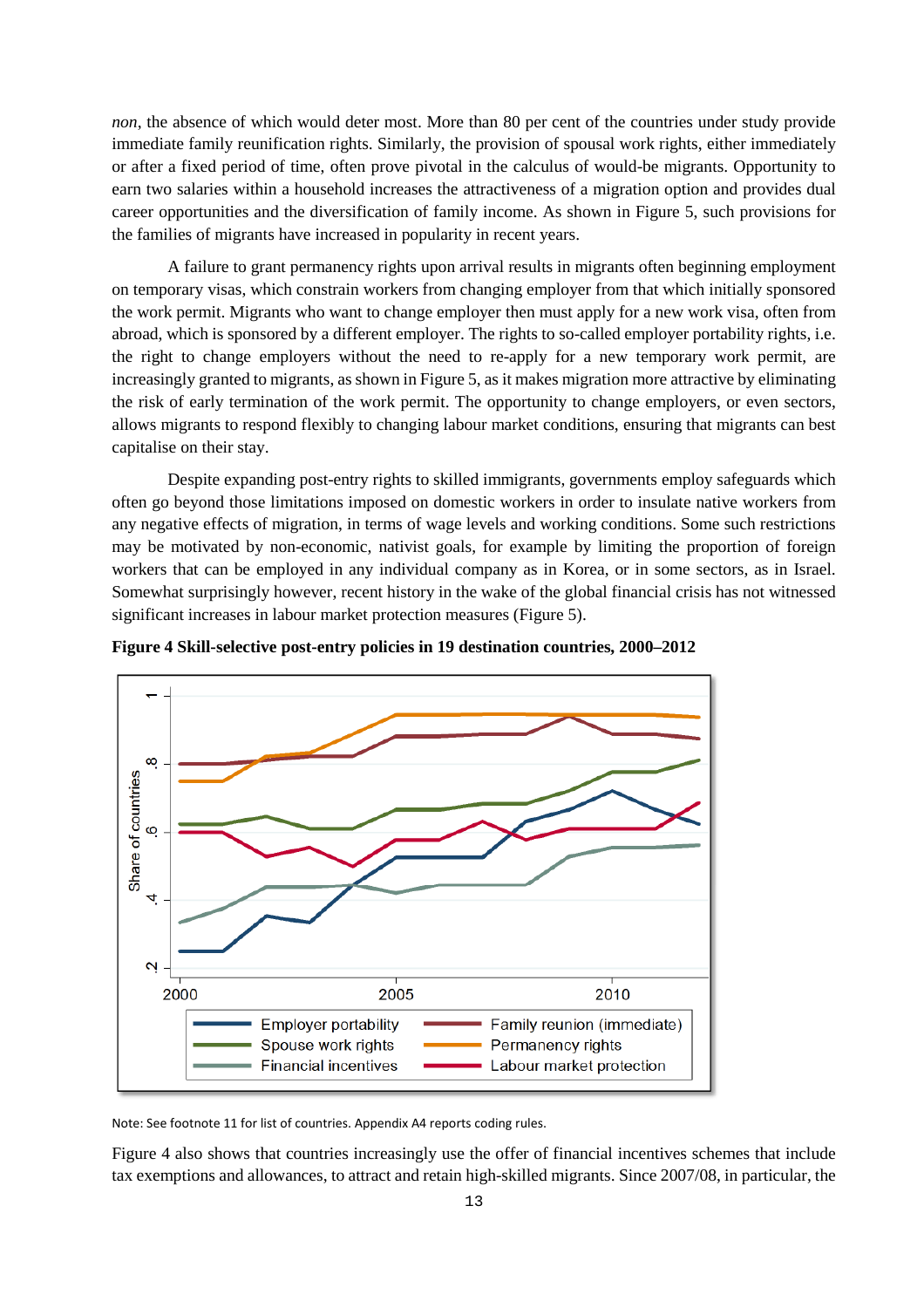share of countries that have implemented such schemes has been increasing. This seems counterintuitive as these schemes often provide some sort of tax reductions which impact government budgets under stress as a consequence of the economic crisis. However, the trade-off of providing a more attractive environment seems to be considered necessary in order to succeed in the battle for those sought-after (high-income) workers.

#### 3.4 Bilateral agreements since 2000

Aside from non-discriminatory unilateral policy elements, many countries have also signed bilateral (and sometimes multilateral) agreements with specific countries, the most prominent of which are those that regulate social security provision, double taxation and tax evasion and the recognition of foreign-earned diplomas. These all serve to facilitate the admission, transition and integration of high-skilled migrants into their new destination. Agreements that govern the recognition of foreign qualifications have probably gained most attention over the last decade; the main goal of which is to facilitate the smooth entry and integration of foreign-trained individuals. Typically, these agreements target specific occupations and/or subject areas and regulate the quality assessment of degree programmes, often by professional associations, to ensure equivalence to domestic degree programmes. Empirical evidence shows that such agreements are effective in fostering the migration of both skilled and non-skilled workers (Czaika and Parsons 2015). As of 2012, recognition of diploma agreements had been signed by more than one-fifth of all country dyads in our dataset (Figure 5).



**Figure 5 Bilateral policies of 19 destination countries with 185 origin countries, 2000-2012**

Note: See footnote 11 for list of countries. Appendix A4 reports coding rules.

Double taxation agreements aim to avoid the double taxation of income and are assumed to facilitate transnational careers. Empirical evidence suggests however that such agreements only have very limited results and may in fact deter high-skilled migrants (Czaika and Parsons 2015). Nevertheless, the prevalence of double taxation agreements has increased throughout the 2000s and by 2012 almost a third of all bilateral corridors between the 19 destination and 185 origin countries in our sample had implemented such agreements (Figure 5).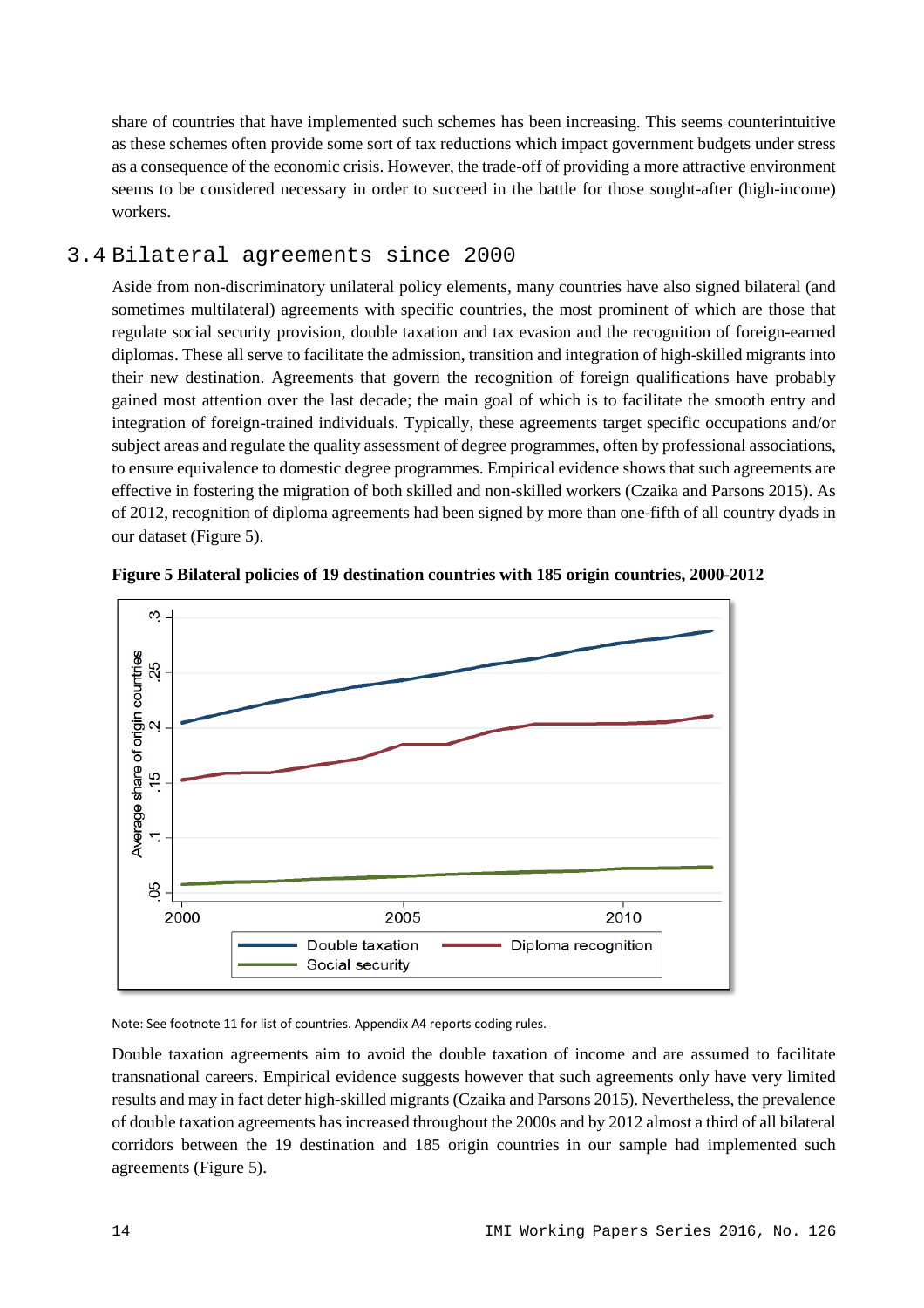Social security agreements rather aim to regulate international rights regarding the equal treatment of the payment of benefits overseas, for example: pensions and their portability, disability benefit, payments to those widowed or to carers and unemployment benefits. These highly complex regulatory packages are increasingly negotiated and implemented between a still small but growing range of countries. In 2012, in about 8 per cent of all bilateral corridors of our dataset such agreements were established, a trend which has slightly increased during the 2000s (Figure 5).

Figure 6 displays composite indices of our three high-skilled migration policy dimensions, which show the extent to which our 19 destination countries have implemented the various aforementioned policy instruments. We distinguish between skill-specific admission ('selection') and post-entry ('attraction') indices, both of which comprise six instruments each. Our bilateral agreements index is rather constructed using the prevalence of double taxation, diploma recognition and social security agreements. Major destination countries have become demonstrably active, and increasingly so across all three policy areas. An increasing number of destination countries are expanding the number of policy instruments they implement in order to attract and select high-skilled migrants. Index scores, defined between zero and one, are calculated as arithmetic means of policy instruments implemented across 19 destination countries by policy area (attraction, selection, bilateral). For instance, an index score of 0.6 represents that the 19 destination countries have implemented 'on average' four out of six attraction and selection policy instruments, respectively, or two out of three types of bilateral agreements.



**Figure 6 Attraction versus selection: a HSM policy index, 19 destination countries, 2000–2012**

Attraction policies, predominantly in the form of post-entry and employment rights, have become the most widely implemented policy elements. This reflects the broader trend in migration policy making of providing more generous rights to migrants which is partly driven by an expansion of international (humanitarian) obligations and legal norms on the treatment of migrants and migrant workers (Joppke 1998). However, this seems also to be a consequence of the enhancing competition for skilled workers who demand a more attractive legal environment for permanent settlement. This steady expansion of post-entry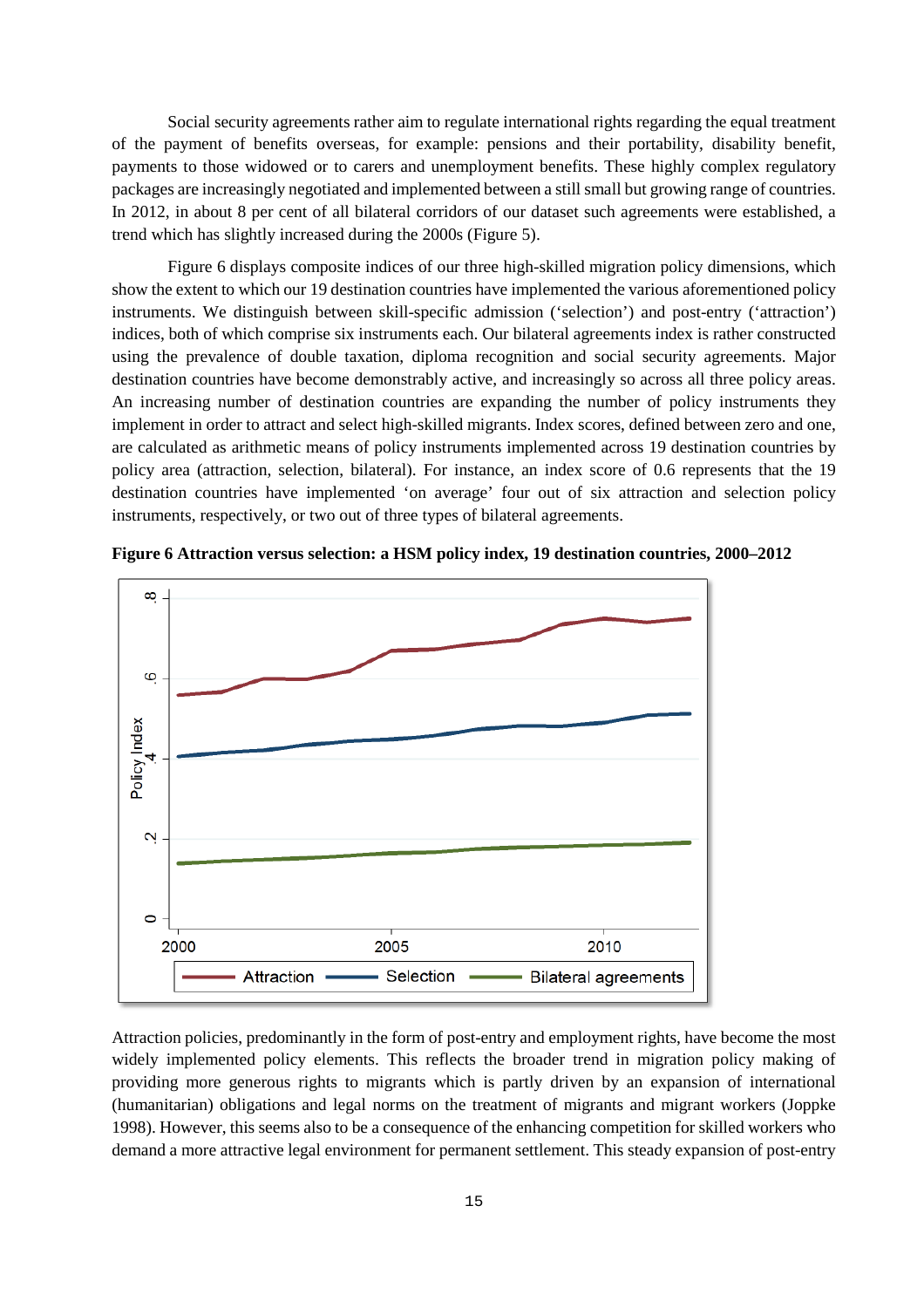rights is a longer trend which has been taking place for a few decades (de Haas et al. 2014), but it has even slightly accelerated with the onset of the global financial and economic crisis in 2007/08 (Figure 6).

Implementation of skill-selective admission ('selection') policies has been continuously increasing across the 19 destination countries, although at a slower pace than attraction policies. There is no evidence though of a significant reversal in these policies despite a brief 'pause' between 2008 and 2010 in implementing such policies. Finally, bilateral agreements have continuously been used to manage labour migration flows, and apart from the steadily increasing trend, implementation of bilateral labour agreements seem to be completely unaffected by the global economic crisis. But given that negotiation of bilateral agreements can be a tedious process, this absence of a 'crisis-effect' is not surprising.

### **4 Conclusion**

We identify enhanced policy making activity in high-skilled migration processes and policies since the 2000s. This seems to have been mainly sparked by continuing and intensifying labour shortages and a structural demand for workers in high-skilled occupations. At the same time, we observe an increasing scholarly interest in this topic due to the progress made on collecting and generating respective migration (stock) data. However, despite the importance generally perceived of the movement of high-skilled workers and the benefits of implementation of policies aimed at attracting high-skilled workers, empirical evidence on the dynamics and interdependence of high-skilled migration flows and policies has remained limited largely due to the difficulty in collating data on either.

This study has presented a new international bilateral database of immigrant labour flows harmonised in terms of the definitions of origin, duration of stay and immigrants' channel of entry. Our data reveal great diversity in the overall size of labour flows, the skill composition of these flows, the continued agglomeration of the international mobility of human capital as well as the increasing diversification of such flows over time. However, we find that the drop in immigration flows into major industrialised countries hit by the financial and economic crisis was rather short-lived and predominantly in the major destinations only. By 2011, numbers on skilled and high-skilled immigrants are largely back to the mid- and long-term trend of increasing high-skilled immigration to major OECD destinations.

This study has also provided an overview of major high-skilled migration policy trends in this area, which are, firstly, the integration of migrant- and employer-driven policy instruments into hybrid systems which ensure the best possible outcome in terms of the number and employability of internationally recruited skilled and high-skilled migrants. Secondly, talent-recruiting countries are increasingly targeting foreign students. Early career recruitment is increasingly seen as a strategy with the highest pay-off in terms of socio-economic integration outcomes of labour migrants. In this respect, liberalisation of study visa issuance, including a more generous provision of post-study visas and student job seeker visas, has been a major policy development during the 2000s. Thirdly, despite the mostly dramatic effects of the global financial and economic crisis on the state of domestic labour markets, a striking observation is that we did not see any significant attempts to restrict skilled immigration. On the contrary, the liberalisation of both admission and post-entry policies has followed similar trends before and after 2007/08. Thus, despite the global economic crisis and its adverse economic impacts e.g. on labour market outcomes, high-skilled migration policies have not seen a major backlash by becoming more restrictive. Despite some fine-tuning adjustments in shortage lists or credit point configurations in the countries with some sort of a points-based system, no significant policy reversal has occurred. Demand for highly-qualified workers has rather intensified in certain occupations and countries continue to become active players in the recruitment of highly skilled migrants. Besides the increasing role of financial incentives such as tax breaks and allowances, countries are increasingly engaged in implementing agreements regulating the mutual recognition of degrees and credentials, hoping that this may facilitate the recruitment of foreign-trained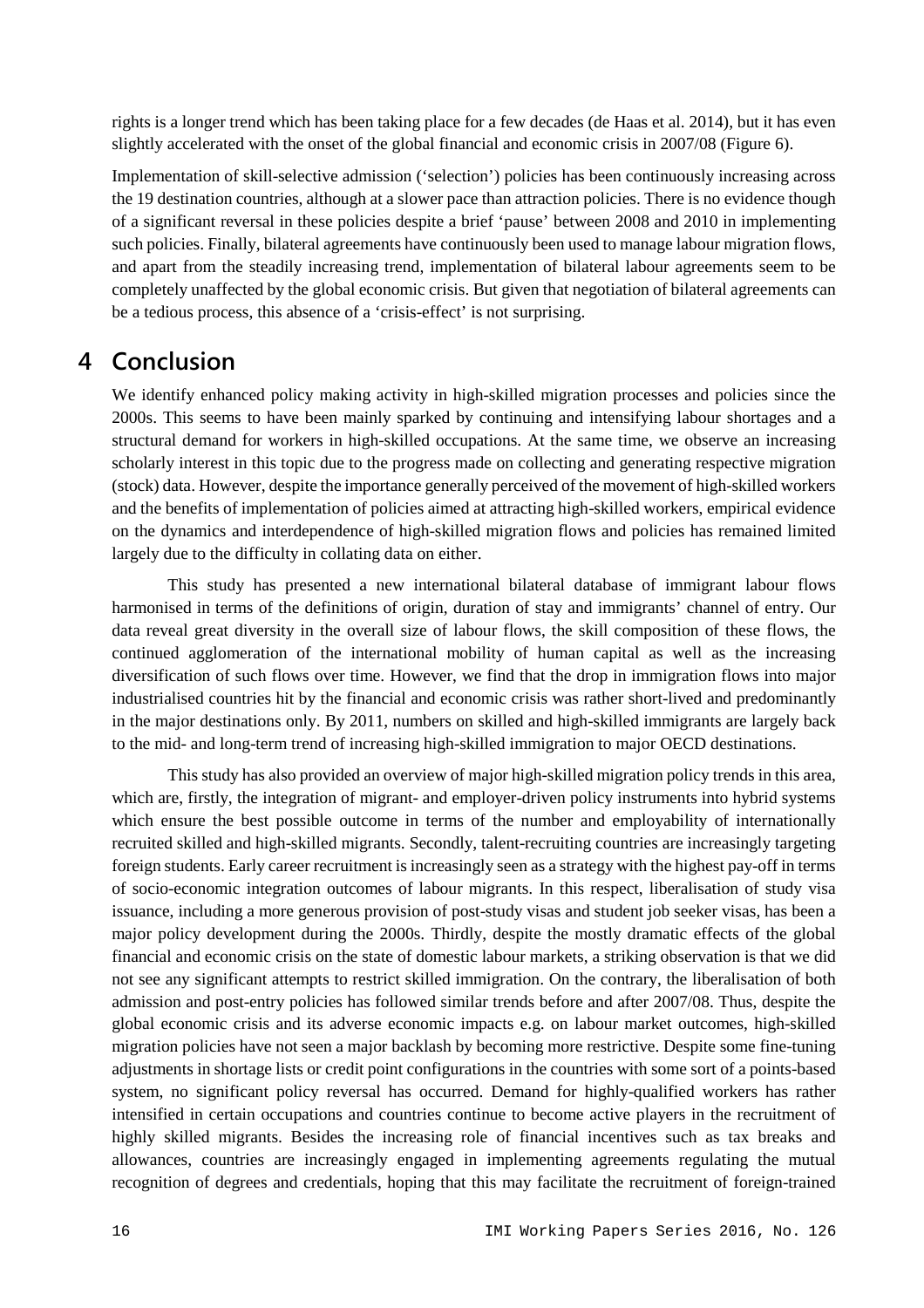workers. At the same time, talent-recruiting countries are increasingly targeting foreign students and graduates. Early career recruitment is increasingly seen as a strategy with the highest pay-off in terms of socio-economic integration and labour market outcomes. In this respect, liberalisation of study visa issuance including a more generous provision of post-study visas remains an ongoing trend largely unaffected by the economic crisis.

Most governments have rather intensified their efforts to make their countries a more attractive place for internationally mobile human capital including investors and businessmen, who are increasingly regarded as a further group of valuable subjects to be attracted. Thus, the 2000s have shown an intensification of high-skilled migration activity in conjunction with a dissemination of skill-specific selection and attraction policies with the aim of recruiting talent for multiple purposes ranging from filling domestic labour market shortages and niches, importing human capital stimuli for national innovation systems, cushioning the demographic transition and ensuring sustainability of welfare systems, and potentially even weakening international competitors on the global talent market. These rationales for implementing more skill-selective and skill-attractive policies are likely to continue over the course of the next decade with significant policy backlashes rather being the exemption when it comes to high-skilled migration policies.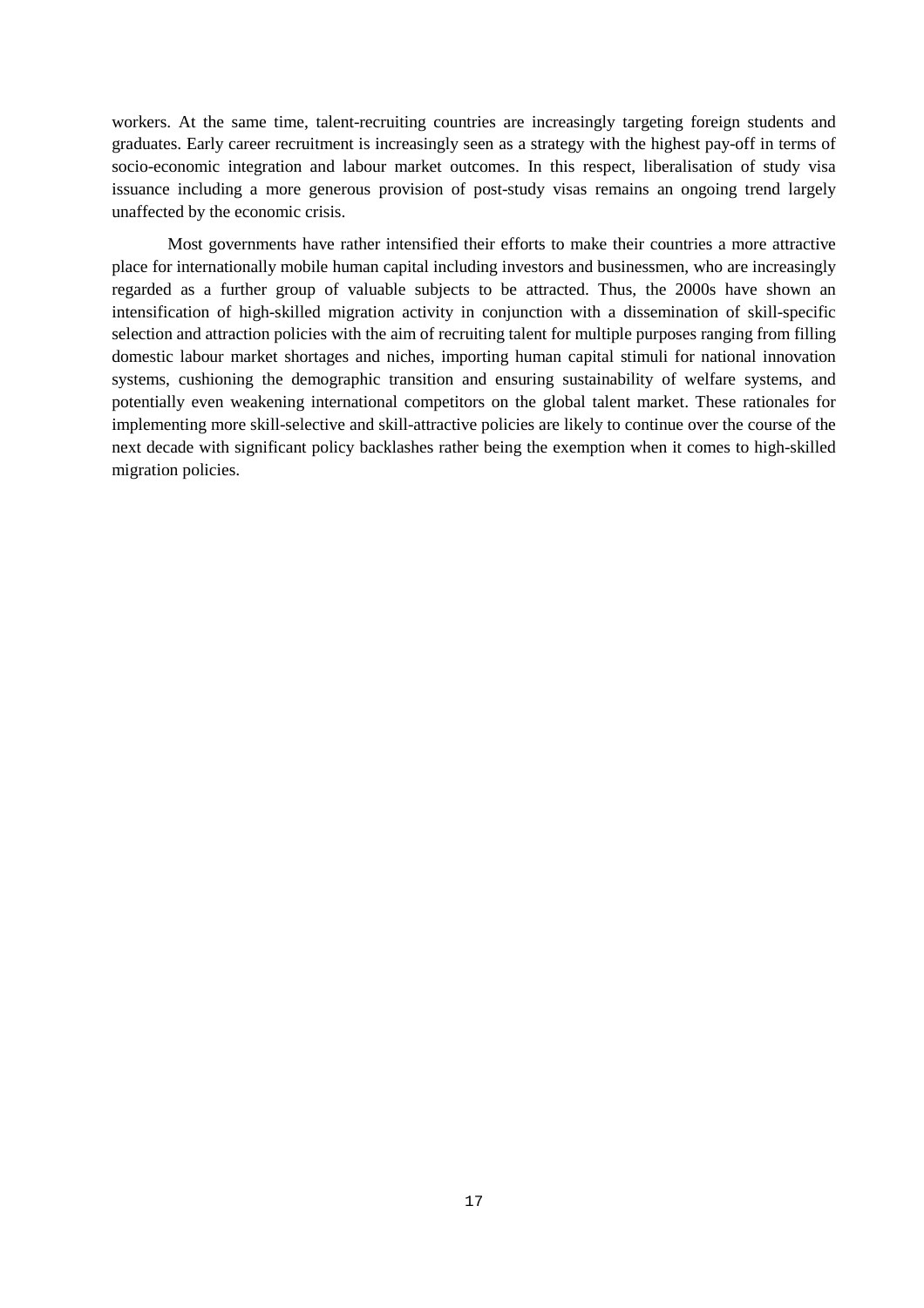| Country       | Data source                                                                                    | Definition of migrant                                                                                                        | Occupational Classification(s) and level of disaggregation                                                                                                                                                                                                                                                              | Time period |
|---------------|------------------------------------------------------------------------------------------------|------------------------------------------------------------------------------------------------------------------------------|-------------------------------------------------------------------------------------------------------------------------------------------------------------------------------------------------------------------------------------------------------------------------------------------------------------------------|-------------|
| Australia     | Department of Immigration and<br>Border Protection: Overseas<br>Arrivals and Departures system | settler<br>arrivals,<br>additions<br>permanent<br>by nationality                                                             | 1996-2010: Australian Standard Classification of Occupations<br>(ASCO) Revs. $1 \& 2 - 5$ digit<br>2010–2012: Australian and New Zealand Standard Classification of<br>Occupations (ANZSCO) – 4 digit                                                                                                                   | 2000-2012   |
| Canada        | Citizenship<br>and Immigration<br>Canada<br>Administrative Data<br>files                       | residents<br>permanent<br>abroad)<br>(from<br>by<br>nationality                                                              | Canadian National Occupational Classification (NOC) 2011 - 4<br>digit                                                                                                                                                                                                                                                   | 2000-2012   |
| <b>Israel</b> | Central Bureau of Statistics,<br><b>Administrative Data files</b>                              | immigrants 15+, by<br>country of birth                                                                                       | Israeli Standard Classification of Occupations 1994 (SCO) – 1 digit                                                                                                                                                                                                                                                     | 2000-2012   |
| Korea         | <b>Employment Visas</b>                                                                        | nationality                                                                                                                  | Korean (Employment) Visa Type                                                                                                                                                                                                                                                                                           | 2000-2012   |
| New Zealand   | Arrival and Departure cards                                                                    | nationality<br><i>(intention)</i><br>to stay $12$ months+).<br>Captures border events<br>(so no change of status<br>onshore) | 1978–Mar 1991: New Zealand<br>Classification of<br>Standard<br>Occupations (NZSCO) 1968 - 4 digit<br>Apr 1991-Sept 2009: New Zealand Standard Classification of<br>Occupations (NZSCO) 1995 – 4 digit<br>2009–2012: Australian and New Zealand<br>Standard<br>Oct<br>Classification of Occupations $(ANZSCO) - 4$ digit | 2000-2012   |
| Norway        | Population Register (combined<br>with Register of Employment)                                  | nationality<br><i>(intention)</i><br>to stay at least 6<br>months)                                                           | International Standard Classification of Occupations (ISCO) 1988 -<br>1 digit                                                                                                                                                                                                                                           | 2003-2012   |
| Sweden        | Population<br>Register<br>Total<br>(combined)<br>with<br>Occupation<br>Register)               | nationality (intend to<br>stay in Sweden for at<br>least 12 months)                                                          | Swedish Standard Classification of Occupations (2012) based upon<br>International Standard Classification of Occupations (ISCO) 2008 -<br>2 digit                                                                                                                                                                       | 2000-2009   |
| Switzerland   | Residence Permits obtained (as a<br>result of employment)                                      | nationality                                                                                                                  | Swiss Standard Classification of Occupations 1990 – 5 digit                                                                                                                                                                                                                                                             | 2002-2012   |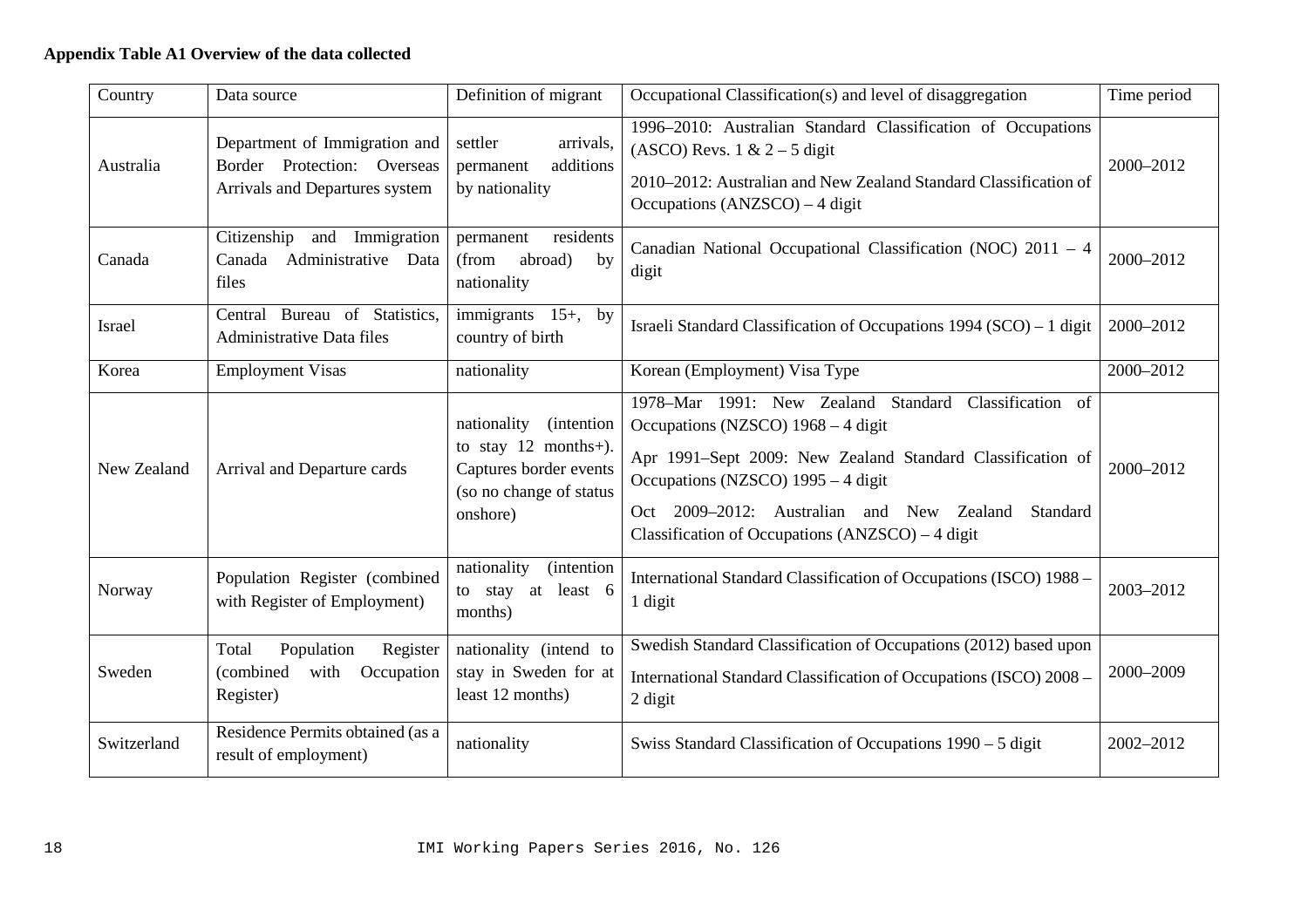| UK        | Work Permits data + Labour<br>Force Survey Data (for EU)<br>nationals)                                                        | nationality | U.K. Standard Occupational Classification $2000 - 4/5$ digit<br>Labour Force Survey Data (for EU nationals) – 1 digit | 2000-2008 |
|-----------|-------------------------------------------------------------------------------------------------------------------------------|-------------|-----------------------------------------------------------------------------------------------------------------------|-----------|
| <b>US</b> | I-485 Applications to Register<br>Residence,<br>Permanent<br>supplemented with I-94<br>H <sub>1</sub> B visa data (see text). | nationality | U.S. Standard Occupational Classification 2010 (SOC) - 1 digit                                                        | 2000-2012 |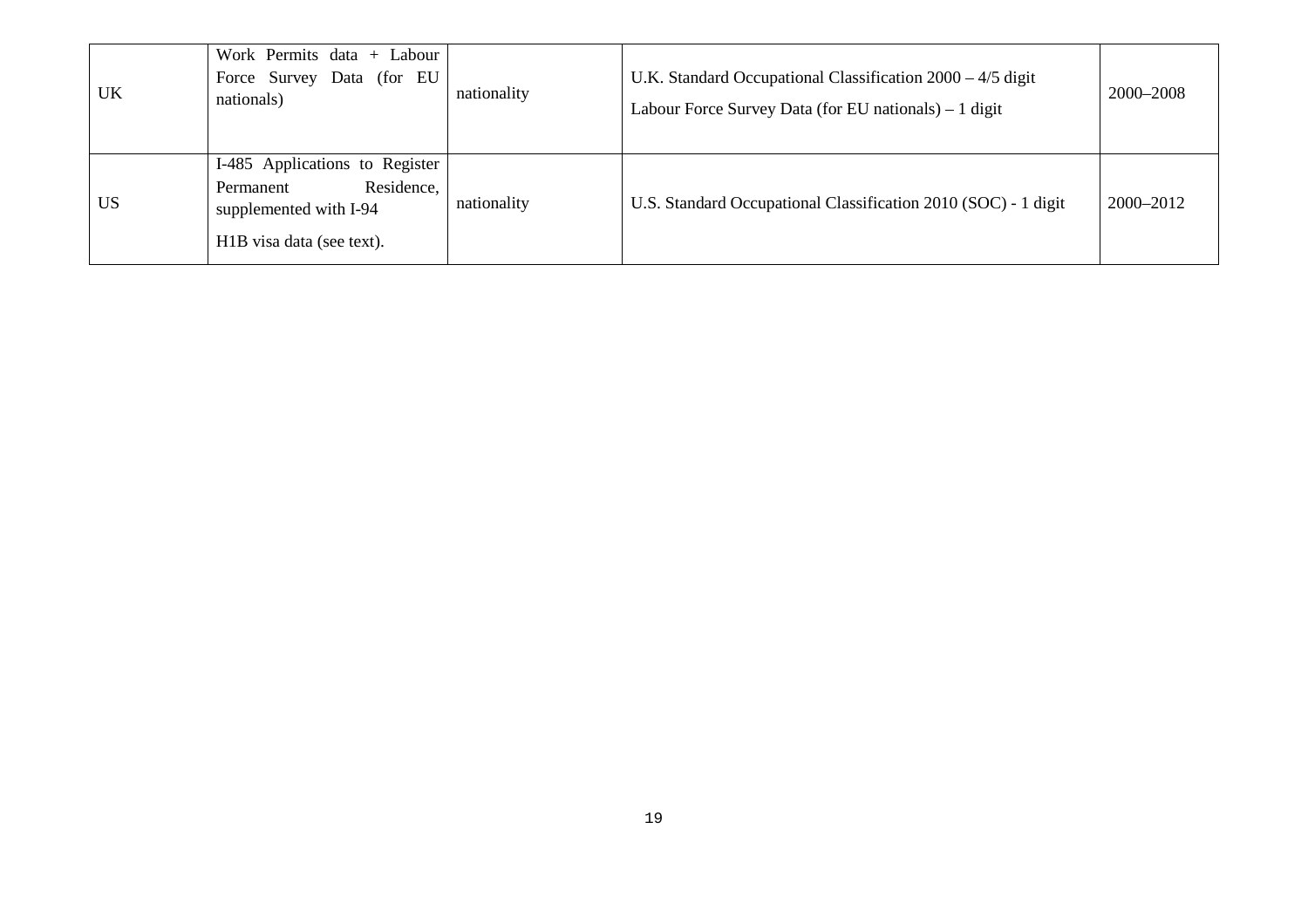#### **Appendix A2: Occupational concordance for high-skilled category**

The level of disaggregation in the underlying flow data by occupation as received largely determined the extent to which the data could be harmonised. In the end though, a very close harmonisation was increased, one based on the ISCO 2008. The Swedish Standard Classification of Occupations is based on ISCO 2008. The data for Norway were based upon ISCO 1988, which is extremely similar to ISCO 2008, especially when aggregating over the first three major groups. For a second group of countries, Australia, Canada, New Zealand, Switzerland and the UK, the data we received were sufficiently detailed to ensure a precise matching of the occupations. In the case of the UK, however, since the data obtained omitted those that entered the country from the European Union, a further step was needed. To proxy for these workers, we first obtained data on the total long-term gross inflows of migrants by nationality that entered the UK with a definite job to go into, $11$  by various aggregate groups that comprise the EU over time, the EU15, the EU8 and the EU2 from the Office of National Statistics.<sup>12</sup> To disaggregate these totals, (stock) data from the UK's labour force surveys were used to ascertain the shares of individuals from each constituent national element that comprised each aggregate and further the proportion of skilled people in each migrant corridor in each year. These shares were then applied to the aggregates in order to provide proxies for the omitted data. For Korea, data are available by employment visa, and it was a relatively easy task to simply term occupations as high-skilled should they appear within the first three major groups of ISCO 2008. The data for Israel and the US proved to be hardest to match since we only received data at the 1-digit level. Israel bases its occupational nomenclature on the education level required to fill that position and so we choose to include as highskilled: Major Group 0: academic professionals, Major Group 1: associate professionals and technicians and Major Group 2: managers. This resulted in a tight fit, except on the very margin, with only a handful of occupations, namely: 'agents (not elsewhere stated)', 'customs, tax and licencing supervising officials', 'tax and customs clerical workers', 'social benefit licencing clerical workers', 'secretarial workers supervisors' and 'general managers of restaurants and hotels' being considered as high-skilled in ISCO but not deemed so in Israel. Similarly we cannot perfectly match our 1-digit data for the US to ISCO. The best we can do is to include Major Group 1: management, professional and related occupations but to exclude Major Group 2: service occupations, since this latter category includes all those working in service occupations regardless of education or skill level, e.g. 'cooks and food preparation workers' and 'baggage porters', 'bellhops' and 'concierges'. The cost of omitting this second category is that some healthcare occupations, for example 'nursing associate professionals' are excluded.

 $11$  Note that this definition is identical to that which we adopt in this working paper.

<sup>12</sup> http://www.ons.gov.uk/ons/rel/migration1/long-term-international-migration/2013/table-3-08.xls.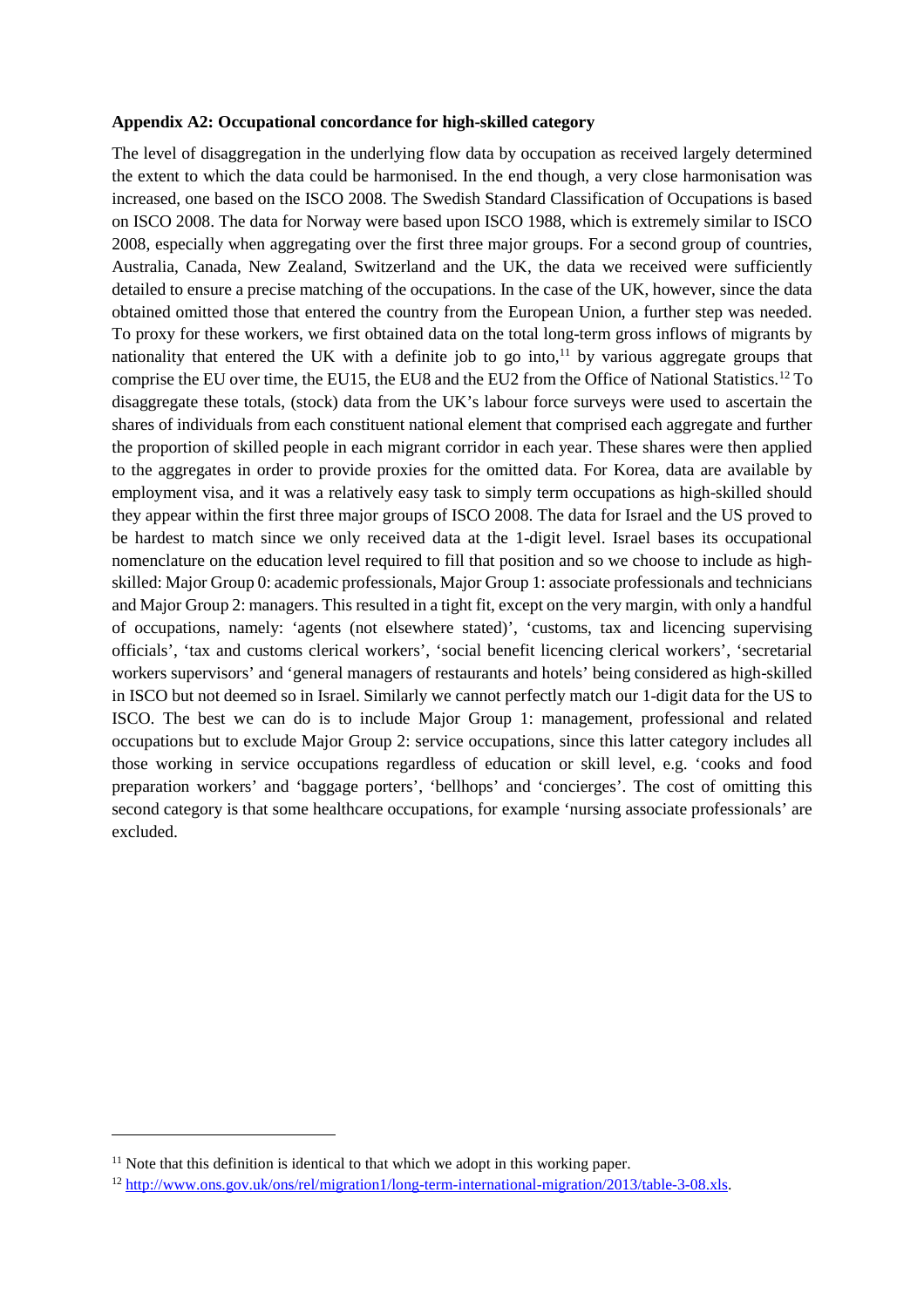#### **Appendix Table A2 (contd.): Occupational concordance for high-skilled category, by country of destination**

#### **Australia**

Occupational Classification: ANZSCO revision 1

Categories counted as highly skilled:

Major group 1: managers

Major group 2: professionals

Sub-Major group 31: engineering, ICT and science technicians

Sub-Major group 41: health and welfare support workers

Sub-Major Group 51: office managers and programme administrators

Sub-Major Group 61: sales representatives and agents

Notes: No equivalent to ISCO major group 3 (technicians and associate professionals); instead occupations within this category are spread out. ANZSCO also goes by skill specialisation and skill level, but skill level is not discernible in major categories – only becomes discernible at 2nd – 3rd level. In ANZSCO, jobs held by members of the Armed Forces are classified together with their civilian equivalents where these exist and to a number of other specific occupations.

Occupational Classification: ASCO Second Edition

Categories counted as highly skilled:

Major Group 1: managers and administrators

Major Group 2: professionals

Major Group 3: associate professionals

Notes: Classification by skill level at major group level means that we can match ASCO2 to ISCO08 at 1-digit level, whereas the alternating classification by skill level and skill specialisation in ANZSCO means that we need to go down to the sub-major groups. ASCO more closely resembles ISCO as it has a separate category for associate professionals. ASCO Second Edition identified a number of apprentice, trainee and supervisory occupations. ANZSCO does not separately identify such occupations. In ASCO Second Edition, jobs held by members of the Armed Forces are classified together with their civilian equivalents where these exist and to a number of other specific occupations.

Occupational Classification: ASCO First Edition

Categories counted as highly skilled:

Major Group 1: managers and administrators

Major Group 2: professionals

Major Group 3: para-professionals

Sub-Major Group 61: investment, insurance and real estate salespersons

Sub-Major Group 62: sales representatives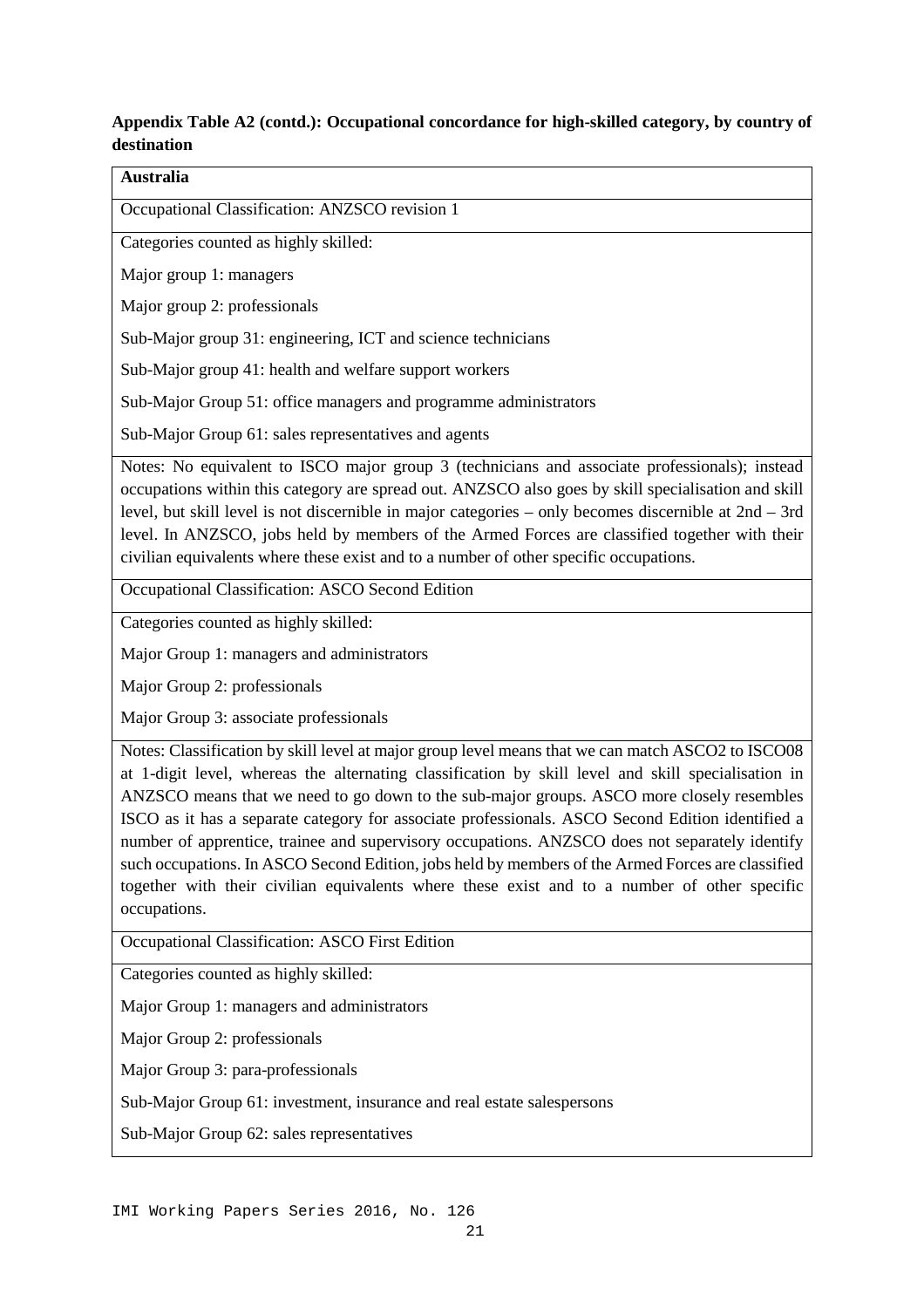Notes: Managing supervisors are grouped with general managers as opposed to being classified with the people that they supervise, as is done in several national classifications. Protective services workers (police, security guards and fire-fighters) are in associate professionals whereas in ISCO they are in service and sales workers. Financial dealers, brokers and agents are not in paraprofessionals but in service and sales workers. Note that by excluding Sub-Major Group 66 (personal services workers), dental nurses and enrolled nurses will be left out.

#### **Canada**

Occupational Classification: Canadian National Occupational Classification 2011

Categories counted as highly skilled:

Major Group 0: management occupations

Sub-Major Group 11: professional occupations in business and finance

Sub-Major Group 12: skilled administrative and business occupations

Major Group 2: natural and applied sciences and related occupations

Major Group 3: health occupations

Major Group 4: occupations in social science, education, government service and religion

Major Group 5: occupation in art, culture, recreation and sport

Sub-Major Group 92: processing, manufacturing, and utilities, supervisors and skilled operators

Notes: Although in NOC occupations are classified by skill type and skill level (as in ISCO), the Major Groups are organised according to skill type as opposed to skill level which means that in order to get an accurate representation of skilled categories, you need to go down to the sub-major level. For example in Major Group 1, you need to separate the skilled and professional occupations in Business, Finance and Administration from the clerical occupations in Business, Finance and Administration.

Canada NOC goes to great lengths to separate the process control technicians and supervisors from machine operators whereas in other classifications, these two occupations are grouped together based on the product which they manufacture. For example instead of Wood Manufacturing Supervisors and Wood Processing Machine Operators, you only have wood manufacturing occupations.

Canada, unlike many other countries, places trades at the associate skill level but in order to maintain harmony with rest of classification, trades are NOT included.

#### **Israel**

Occupational Classification: Israeli Standard Classification of Occupations 1994

Categories counted as highly skilled:

Major Group 0: academic professionals

Major Group 1: associate professionals and technicians

Major Group 2: managers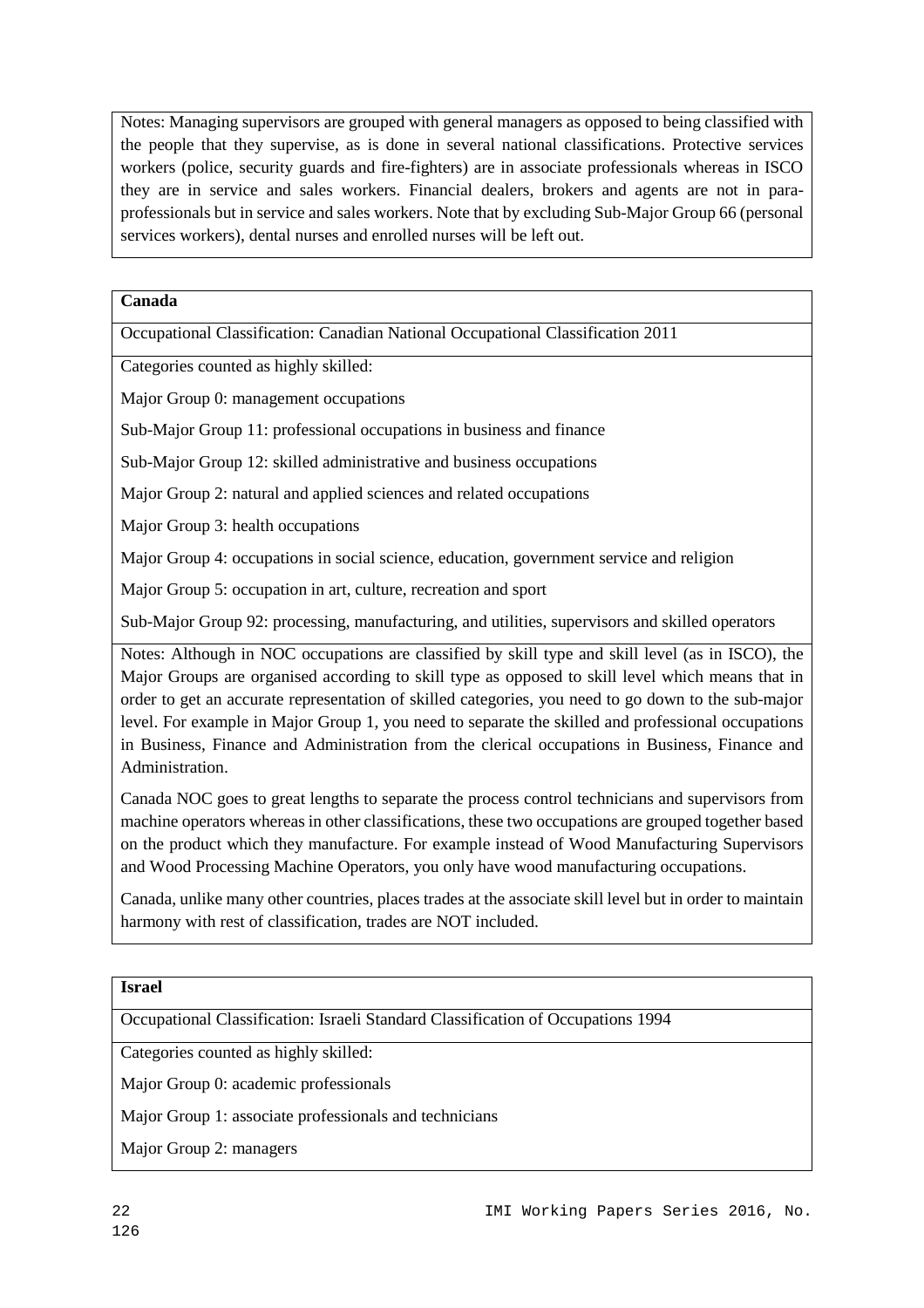Notes: Occupations are classified based on level of education required for the job

#### **Korea**

Occupational Classification: Employment Visas

Categories counted as highly skilled:

All 'working visas' namely: public official, residence reporter, religious activities, trade and business, job seeking, professor, foreign language instructor, research, technology instructor, particular occupation (law, accounting, medicine), speciality occupations, employment after industrial training

With the exceptions of: intra-company transferees, investors, art and entertainment.

Notes: Short-term occupations (less than 90 days) not included. Trainees (general and industrial) not included because they are more like students

#### **New Zealand**

Occupational Classification: New Zealand Standard Classification of Occupations (NZSCO) 1968

Categories counted as highly skilled:

Major Group 1: professional, technical and related workers

Major Group 2: administrative and managerial workers

Major Group 3: clerical and related workers

Occupational Classification: New Zealand Standard Classification of Occupations (NZSCO) 1995

Categories counted as highly skilled:

Major Group 1: legislators, administrators and managers

Major Group 2: professionals

Major Group 3: technicians and associate professionals

Notes: Like ASCO, NZSCO use skill level to differentiate between major groups and skill specialisation to differentiate between sub-major groups.

Occupational Classification: Australian and New Zealand Standard Classification of Occupations (ANZSCO) Revision 1.

Categories counted as highly skilled:

Major group 1: managers

Major group 2: professionals

Sub-Major group 31: engineering, ICT and science technicians

Sub-Major group 41: health and welfare support workers

Sub-Major Group 51: office managers and programme administrators

Sub-Major Group 61: sales representatives and agents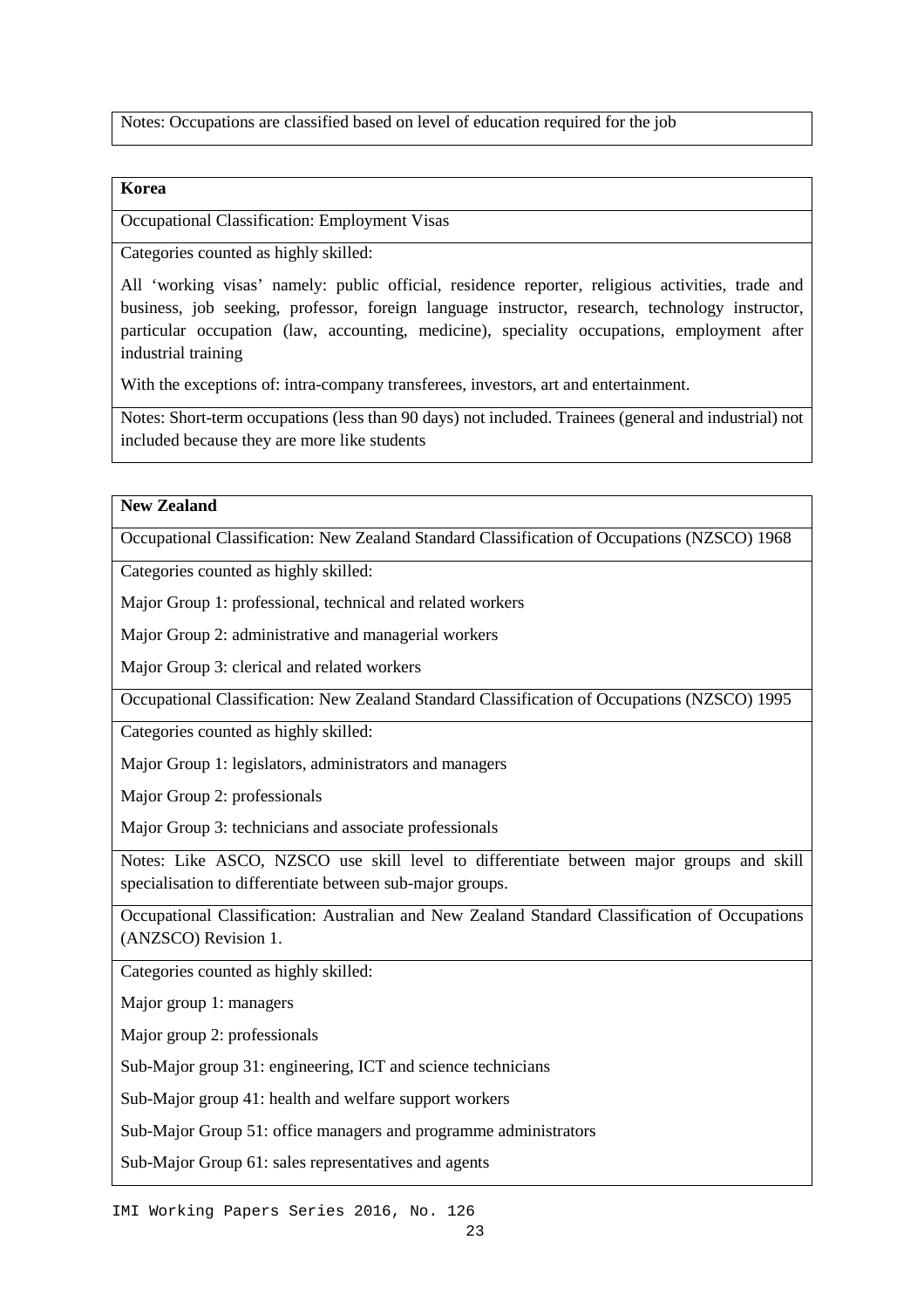Notes: No equivalent to ISCO major group 3 (technicians and associate professionals) instead occupations within this category are spread out. ANZSCO also goes by skill specialisation and skill level, but skill level is not discernible in major categories – only becomes discernible at 2nd – 3rd level. In ANZSCO, jobs held by members of the Armed Forces are classified together with their civilian equivalents where these exist and to a number of other specific occupations.

#### **Norway**

Occupational Classification: ISCO 1988

Categories counted as highly skilled:

Major Group 1: legislators, senior officials and managers

Major Group 2: professionals

Major Group 3: technicians and associate professionals

Notes: The differences between ISCO 1988 and ISCO 2008

#### **Sweden**

Occupational Classification: Swedish Standard Classification of Occupations (2012)

Categories counted as highly skilled:

Major Group 1: managers, senior officials and legislators

Major Group 2: professionals

Major Group 3: technicians and associate professionals

Notes: This based upon International Standard Classification of Occupations (ISCO) 2008 so constitutes a perfect match.

by total inflow/outflow

#### **Switzerland**

Occupational Classification: Swiss Standard Classification of Occupations 1990

Categories counted as highly skilled:

Minor Group 291: engineers

Minor Group 292: technicians

Minor Group 293: technical drawing occupations

Minor Group 294: technical personnel

Minor Group 321: banking and insurance professionals

Minor Group 322: advertising and marketing occupations

Minor Group 324: accountants and financial advisers

Minor Group 325: brokers, lenders and auctioneers

Sub-Major Group 33: large organisation and administration occupations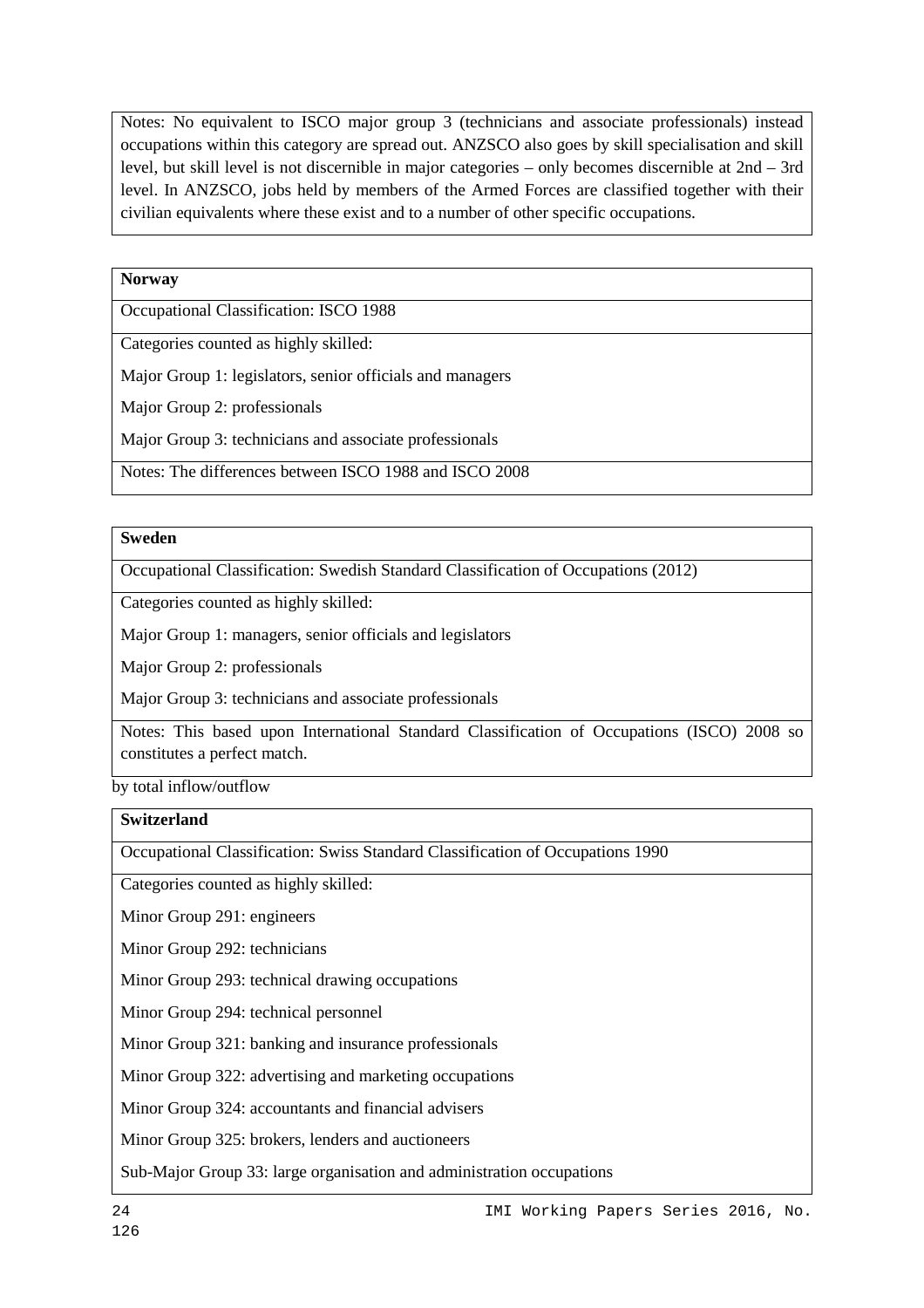Minor Group 362: legal and judicial occupations

Sub-Major Group 37: media and related occupations

Minor Group 381: musicians

Minor Group 382: entertainment occupations

Minor Group 383: artistic creators

Sub-Major Group 42: health occupations

Sub-Major Group 43: social and spiritual assistance and education occupations

Sub-Major Group 44: teaching and education occupations

Sub-Major Group 45: science occupations (both social sciences and natural sciences)

Notes: Occupations are classified according to area of activity (similar to economic branch classification). Very little distinction based on level of skill. Occupations divided into primary, secondary and tertiary sectors. Therefore, we need to go down to the THIRD level of classification in order to get an accurate representation of high-skilled categories

#### **UK**

Occupational Classification: U.K. Standard Occupational Classification 2000

Categories counted as highly skilled:

521 individual 2-4 digit occupational names individually assigned (concordance is available on request from the author)

#### **US**

Occupational Classification: U.S. Standard Occupational Classification 2010

Categories counted as highly skilled:

Major Group 1: management, professional and related occupations

Notes: US does not make any differentiation between professionals and associate professionals.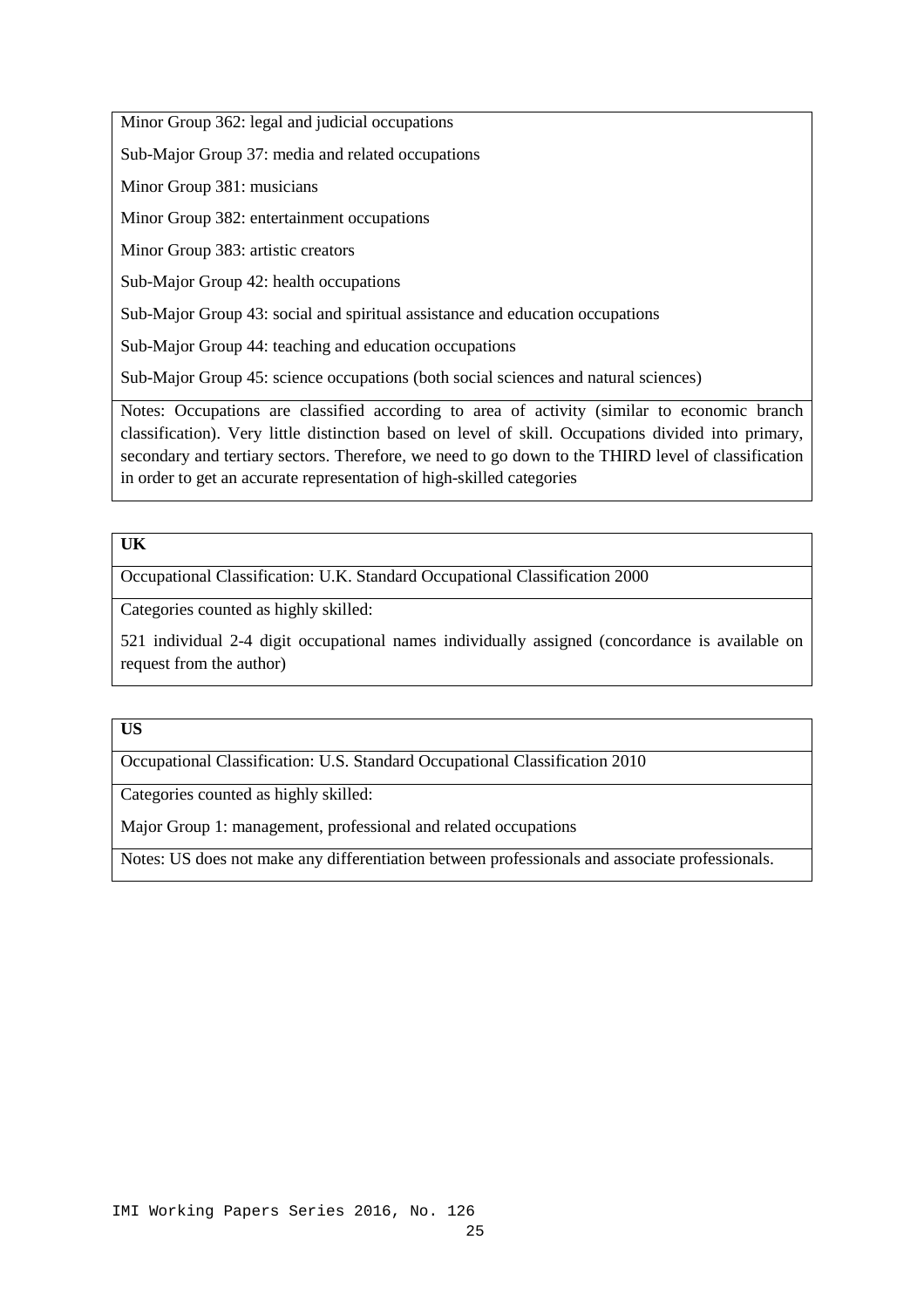#### **Appendix Table A3: List of countries in the HS migration flow data set**

Origins (185)

Afghanistan, Albania, Algeria, Andorra, Angola, Anguilla, Antigua and Barbuda, Argentina, Australia, Austria, Bahamas, Bahrain, Bangladesh, Barbados, Belgium, Belize, Benin, Bermuda, Bhutan, Bolivia, Botswana, Brazil, British Virgin Islands, Brunei Darussalam, Bulgaria, Burkina Faso, Burundi, Cambodia, Cameroon, Canada, Cape Verde, Cayman Islands, Central African Republic, Chad, Chile, China, Colombia, Comoros, Congo, Cook Islands, Costa Rica, Côte d'Ivoire, Cuba, Cyprus, Czechoslovakia, Democratic Republic of Congo, Denmark, Djibouti, Dominica, Dominican Republic, Ecuador, Egypt, El Salvador, Equatorial Guinea, Eritrea, Ethiopia, Falkland Islands, Federated States of Micronesia, Fiji, Finland, France, Gabon, Gambia, Germany, Ghana, Gibraltar, Greece, Grenada, Guatemala, Guinea, Guinea Bissau, Guyana, Haiti, Honduras, Hong Kong, Hungary, Iceland, India, Indonesia, Iran, Iraq, Israel, Italy, Jamaica, Japan, Jordan, Kenya, Kiribati, Korea, Kuwait, Laos, Lebanon, Lesotho, Liberia, Libya, Luxembourg, Macau, Madagascar, Malawi, Malaysia, Maldives, Mali, Malta, Marshall Islands, Mauritania, Mauritius, Mexico, Mongolia, Montserrat, Morocco, Mozambique, Myanmar, Namibia, Nauru, Nepal, Netherlands, Netherlands Antilles, New Zealand, Nicaragua, Niger, Nigeria, Niue, North Korea, Norway, Oman, Pakistan, Palau, Panama, Papua New Guinea, Paraguay, Peru, Philippines, Poland, Portugal, Puerto Rico, Qatar, Republic of Ireland, Romania, Rwanda, Saint Helena, Saint Kitts and Nevis, Saint Lucia, Saint Vincent and the Grenadines,

San Marino, Sao Tome and Principe, Saudi Arabia, Senegal, Seychelles, Sierra Leone, Singapore, Solomon Islands, Somalia, South Africa, Spain, Sri Lanka, Sudan, Suriname, Swaziland, Sweden, Switzerland, Syria, Taiwan, Tanzania, Thailand, Timor Leste, Togo, Tonga, Trinidad and Tobago, Tunisia, Turkey, Turks and Caicos Islands, Tuvalu, Uganda, United Arab Emirates, UK, US, Uruguay, USSR, Vanuatu, Venezuela, Vietnam, Yemen, Yugoslavia, Zambia, Zimbabwe.

Destinations (10)

Australia, Canada, Israel, Korea, New Zealand, Norway, Sweden, Switzerland, the UK, the US.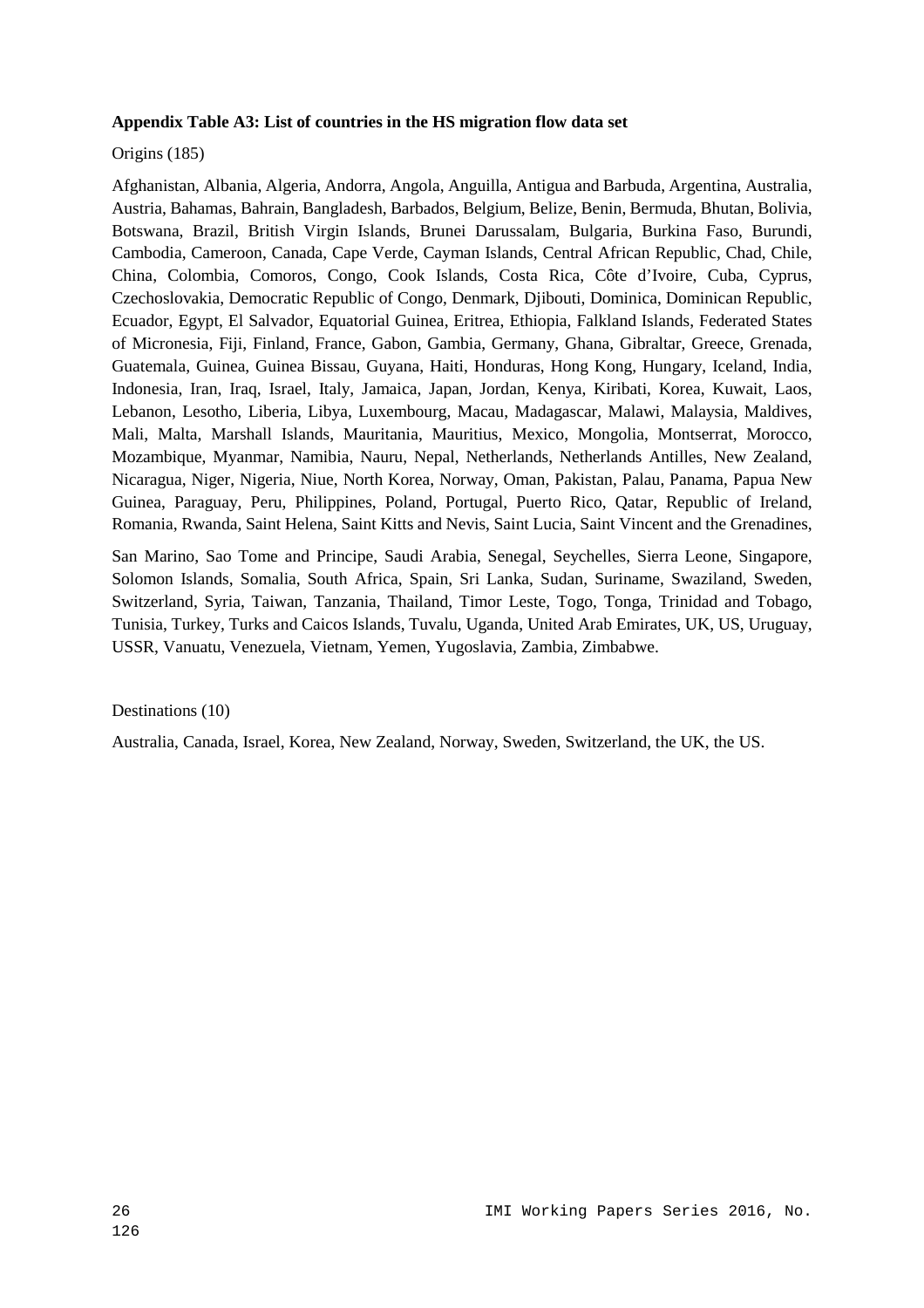| <b>Policy instrument</b>                                                   | <b>Definition</b>                                                                                                                                                                                                                                                                                                          |
|----------------------------------------------------------------------------|----------------------------------------------------------------------------------------------------------------------------------------------------------------------------------------------------------------------------------------------------------------------------------------------------------------------------|
| Quotas                                                                     | Is there a <i>de facto</i> limit to the number of HS migrants who can enter in any<br>one year, as a result of policy interventions to this end?                                                                                                                                                                           |
| Shortage list                                                              | Is there a list of in-demand or otherwise valued occupations which is<br>somehow incorporated into the selection process for HS migrants?                                                                                                                                                                                  |
| Labour<br>market<br>test                                                   | Is there a mechanism in place to attempt to ensure the position cannot be<br>filled by domestic workers?                                                                                                                                                                                                                   |
| Job offer contingency                                                      | Is it possible to enter the country as an HS migrant without first having a<br>job offer?                                                                                                                                                                                                                                  |
| Points-based system                                                        | Is there a selection system that grants applicants points for particular<br>attributes and allows entry to all those over a particular threshold?                                                                                                                                                                          |
| Student job seekers'<br>visa                                               | Do foreign students have the option to stay in the country and look for a<br>job after their course has finished – either as part of their student visa, or<br>on a special permit?                                                                                                                                        |
| <b>Employer portability</b>                                                | Do HS migrants have the ability to switch employers without having to<br>reapply for their permit, after they have been admitted into the country?                                                                                                                                                                         |
| Family<br>reunification<br>(immediate<br>with<br><b>or</b><br>delay?)      | Do HS migrants have the ability to bring immediate-family members with<br>them? If so, can they do so when they first migrate, or only after a period<br>of time?                                                                                                                                                          |
| Spouse's work rights<br><i>(immediate)</i><br>with<br><b>or</b><br>delay?) | Do the spouses/partners of HS migrants have the ability to work in the<br>destination country? If so, can they do so when they first migrate, or only<br>after a period of time?                                                                                                                                           |
| Permanency<br>rights<br><i>(immediate)</i><br>with<br><b>or</b><br>delay?) | Are HS migrants privileged in getting permanent residence or citizenship?<br>If so, is this because there are permanent-stay entry categories which are<br>immediately accessible, or is it because they are privileged in broader<br>applications for permanent residence once they have met the general<br>requirements? |
| Financial incentives                                                       | Are there special financial arrangements (such as tax exemptions, or<br>allowances) pertaining to HS migrants?                                                                                                                                                                                                             |
| Labour<br>market<br>protection                                             | Are there limitations on the conditions under which migrants can be<br>employed which go above and beyond the limitations on domestic workers<br>and which appear intended to protect domestic workers or the labour<br>market?                                                                                            |
| Double<br>taxation<br>agreement                                            | This variable identifies existing agreements on the avoidance of double<br>taxation on income and capital, or just on income. The data for double<br>taxation agreements was mainly drawn from UNCTAD (2011).                                                                                                              |

| Appendix Table A4: HSM policy database: definitions of variables and coding rules |
|-----------------------------------------------------------------------------------|
|-----------------------------------------------------------------------------------|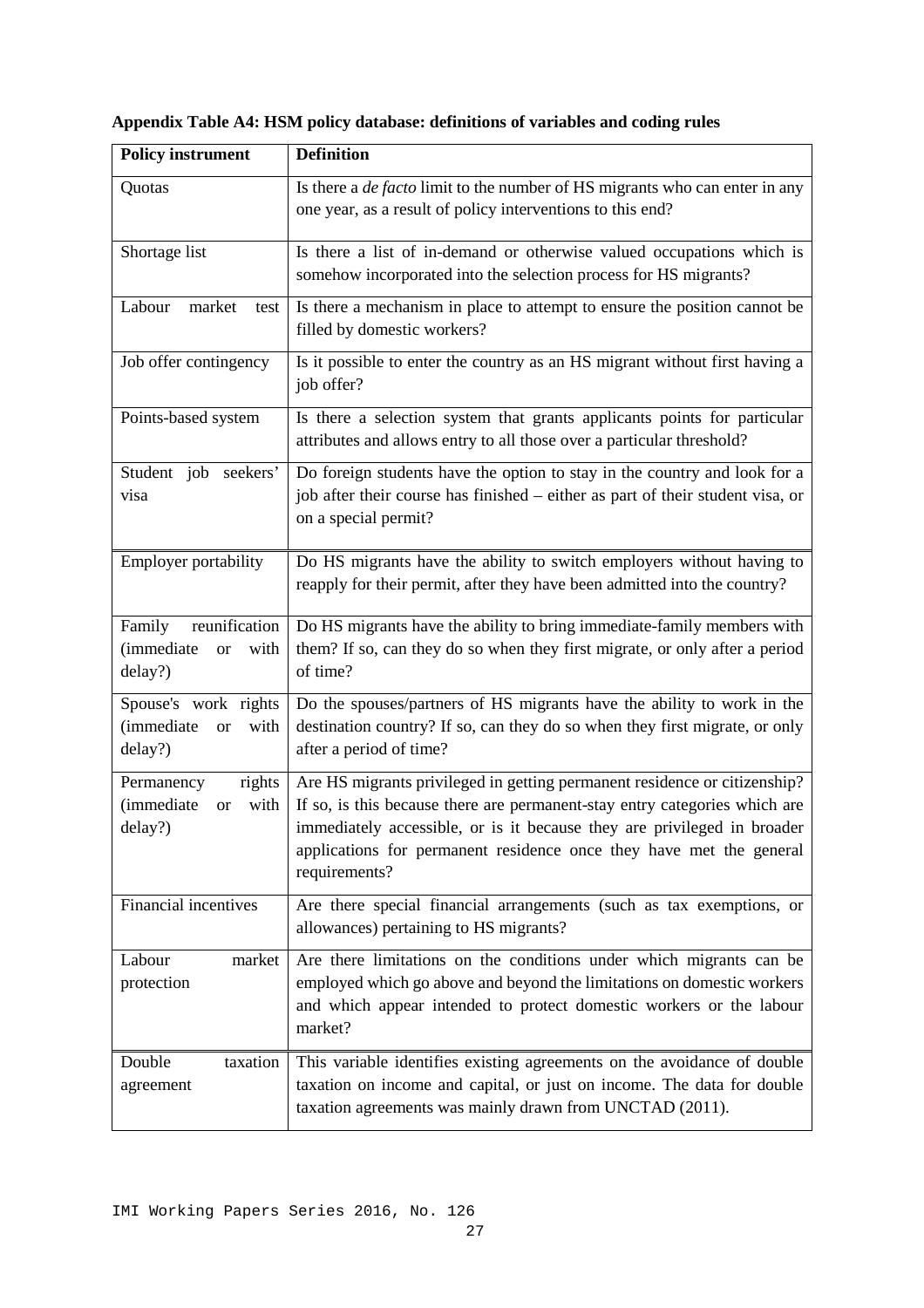| Diploma/credential<br>recognition agreements | This variable identifies existing agreements (not necessarily between legal<br>bodies) of two countries which regulate both the (mutual) recognition of<br>educational and/or professional credentials.                                                                                                                                                                                                                                                                                                                                                                                                                                                                              |
|----------------------------------------------|--------------------------------------------------------------------------------------------------------------------------------------------------------------------------------------------------------------------------------------------------------------------------------------------------------------------------------------------------------------------------------------------------------------------------------------------------------------------------------------------------------------------------------------------------------------------------------------------------------------------------------------------------------------------------------------|
| Social<br>security<br>agreements             | This variable identifies agreements typically covering equality of<br>treatment, the payment of benefits abroad, old age pension, disability<br>support, parenting payment for widowed persons, other insurance<br>instances, carer payment, occupational accidents, unemployment benefits,<br>etc. Main source of information was<br>the NATLEX<br>database<br>(http://www.ilo.org/dyn/natlex/).                                                                                                                                                                                                                                                                                    |
| General coding rules                         | Data are coded (i) for the highest level of specificity, meaning that the<br>coding is based upon the policy most relevant to our target population, even<br>if broader provisions exist that apply to a wider pool of migrants, and (ii)<br>for the most attractive policy, such that if more than one entry route exists<br>for high-skilled migrants only the 'most appealing' route is considered. If<br>this route is eliminated, but others remain, the coding then applies to the<br>next 'most appealing'.                                                                                                                                                                   |
|                                              | Similarly, if more appealing routes are introduced, we prioritise them over<br>the previously existing routes. We further decided to privilege more<br>detailed sources, whereby in cases when conflicting information was<br>obtained the source that provides the greatest level of detail is used. In cases<br>of missing data, the coding assumes policy continuation, on the basis of<br>legal continuity. Should conditions for entry at two points in time be highly<br>similar, it is assumed that conditions in the intervening period remain<br>similar. This approach does risk omitting laws that were introduced and<br>subsequently revoked in the intervening period. |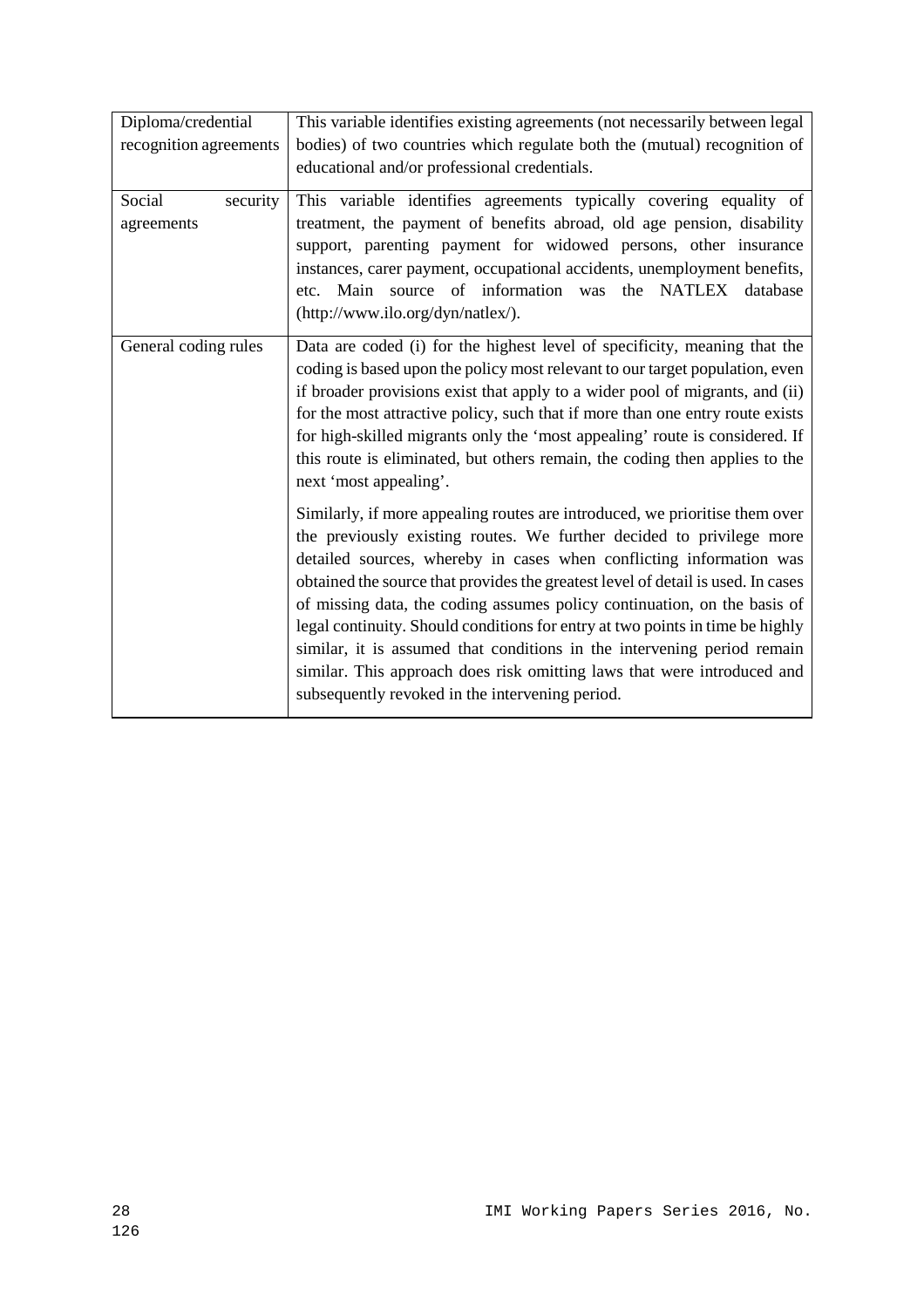### **References**

Arslan, C., Dumont, J. C., Kone, Z., Moullan, Y., Ozden, C., Parsons, C. and Xenogiani, T. (2014) 'A New Profile of Migrants in the Aftermath of the Recent Economic Crisis'. *OECD Social, Employment and Migration Working Papers* No. 160. Paris: OECD.

Artuç E., Docquier, F., Özden, Ç. and Parsons, C. (2014) 'A Global Assessment of Human Capital Mobility: The Role of non-OECD Destinations'. *World Development* 65: 6–26.

Aydemir, A. (2013) 'Skill-based immigrant selection and labor market outcomes by visa category'. In: Constant, A. F. and Zimmermann, K. F. (eds.) *International Handbook on the Economics of Migration*. Cheltenham: Edward Elgar.

Bhagwati, J. and Hanson, G. (2009) *Skilled immigration today: prospects, problems, and policies*. Oxford: Oxford University Press.

Bilsborrow, R. E., Hugo, G., Oberai, A.S. and Zlotnik, H. (1997) *International Migration Statistics, Guidelines for Improving Data Collection Systems*. Geneva: International Labour Office.

Boeri, T. (2012) 'Introduction'. In: Boeri, T., Brücker, H., Docquier, F. and Rapoport, H. (eds.) *Brain Drain and Brain Gain: The Global Competition to Attract High-skilled Migrants*. Oxford: Oxford University Press.

Boucher, A. and Cerna, L. (2014) 'Current Policy Trends in Skilled Immigration Policy'. *International Migration* 52(3): 21–25.

Brücker, H., Capuano, S. and Marfouk, A. (2013) 'Education, gender and international migration: insights from a panel-dataset 1980–2010'.

Cerna, L. and Czaika, M. (2016) 'European Policies to Attract Talent: The Crisis and Highly Skilled Migration Policy Changes'. In: Triandafyllidou, A. and Isaakyan, I. (eds.) *High Skill Migration and Recession: Gendered Perspectives*. London: Palgrave Macmillan.

Chaloff, J. and Lemaitre, G. (2009) 'Managing Highly-Skilled Labour Migration: A Comparative Analysis of Migration Policies and Challenges in OECD Countries'. *OECD Social, Employment and Migration Working Papers* No. 79. Paris: OECD.

Chiswick, B. R. (2011). *High-skilled immigration in a global labor market*. Washington, DC: American Enterprise Institute Press.

Czaika, M., and de Haas, H. (2013) 'The Effectiveness of Immigration Policies'. *Population and Development Review* 39(3): 487–508.

Czaika, M. and Parsons, C. (2015) 'The gravity of high-skilled migration policies'. *IMI Working Paper Series* No. 110. Oxford: International Migration Institute.

De Haas, H., Natter, K. and Vezzoli, S. (2014) 'Growing restrictiveness or changing selection? The nature and evolution of migration policies 1946–2013'. *IMI Working Paper Series* No. 96. Oxford: International Migration Institute.

Docquier, F., and Marfouk, A. (2006) 'International Migration by Educational Attainment (1990– 2000): Release 1.1'. In: Özden, C. and Schiff, M. (eds.) *International Migration, Remittances and Development*. New York: Palgrave Macmillan.

Docquier, F., Lowell, B. L. and Marfouk, A. (2009) 'A Gendered Assessment of Highly Skilled Emigration'. *Population and Development Review* 35 (2): 297–321.

IMI Working Papers Series 2016, No. 126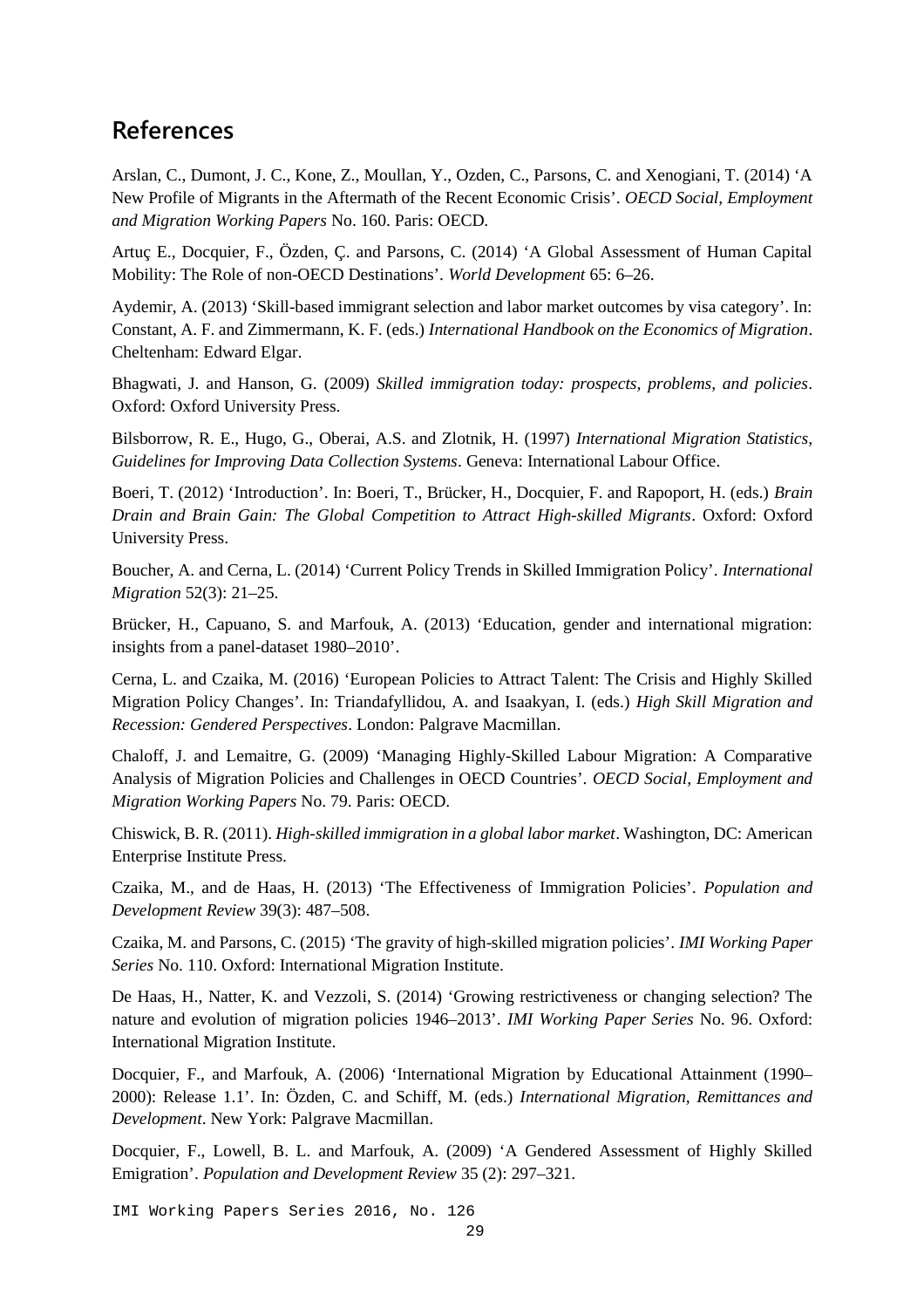Doomernik, J., Koslowski, R. and Thraenhardt, D. (2009) 'The battle for the brains: Why immigration policy is not enough to attract the highly skilled'. Washington, DC: The German Marshall Fund of the United States.

Duffy, B. and Frere-Smith, T. (2014) 'Perceptions and Reality: Public Attitudes to Immigration.' Ipsos-MORI Social Research Institute.

Dumont, J.C., and Lemaitre, G. (2004) 'Counting immigrants and expatriates in OECD countries: a new perspective'. Mimeo: OECD.

Dumont, J.C., Martin, J. P. and Spielvogel, G. (2007) 'Women on the move: the neglected gender dimension of the brain drain'. *IZA Discussion Paper* 2920. Bonn: Institute for the Study of Labor.

EMN (2013) 'The application of quotas in EU Member States as a measure for managing labour migration from third countries'. *EMN Inform* 2103. Brussels: European Commission.

Facchini, G. and Lodigiani, E. (2014) 'Attracting Skilled Immigrants: An overview of recent policy developments in advanced countries'. *National Institute Economic Review* 229 (1): R3–R21.

Harrison, A., Britton, T. and Swanson, A. (2003) 'Working Abroad: the Benefits from Nationals Working in Other Economies'. Paris: OECD.

International Labour Office (1990) 'International Standard Classification of Occupations, ISCO-88'. Geneva: International Labour Office.

ILO (2009) 'Impact of the Financial Crisis on Finance Sector Workers'. Issues paper for discussion at the Global Dialogue Forum on the Impact of the Financial Crisis on Finance Sector Workers, Geneva, 24–25 February 2009.

Kahanec, M. and Zimmermann, K. F. (2011) 'High-Skilled Immigration Policy in Europe'. In: Chiswick, B. R. (ed.) *High-skilled Immigration in a Global Labour Market*. Washington, DC: American Enterprise Institute, pp.264–314.

Koslowski, R. (2014). Selective migration policy models and changing realities of implementation. *International Migration 52*(3): 26–39.

Lowell, B. L. (2005) 'Policies and regulations for managing skilled international migration for work'. In: United Nations Expert Group Meeting On International Migration And Development, Population Division, Department of Economic and Social Affairs, United Nations Secretariat, New York.

OECD (2002) 'Trends in International Migration database'. SOPEMI 2002 Edition. Paris: OECD.

OECD (2008) 'A Profile of Immigrant Populations in the 21st Century: Data from OECD Countries'. Paris: OECD.

Ortega, F. and Peri, G. (2013) 'The Effect of Income and immigration Policies on International Migration'. *Migration Studies* 1: 1–28.

Özden, Ç., Parsons, C., Schiff, M. and Walmsley, T. (2011) 'Where on earth is everybody? The evolution of global bilateral migration 1960–2000?' *World Bank Economic Review* 25(1): 12–56.

Özden, Ç. and Parsons, C. (2015) 'On the economic geography of international migration'. *The World Economy*. DOI: 10.1111/twec.12264

Papademetriou, D. G., Somerville, W. and Tanaka, H. (2008) 'Hybrid immigrant-selection systems: the next generation of economic migration schemes'. *Talent, Competitiveness and Migration* 267–336.